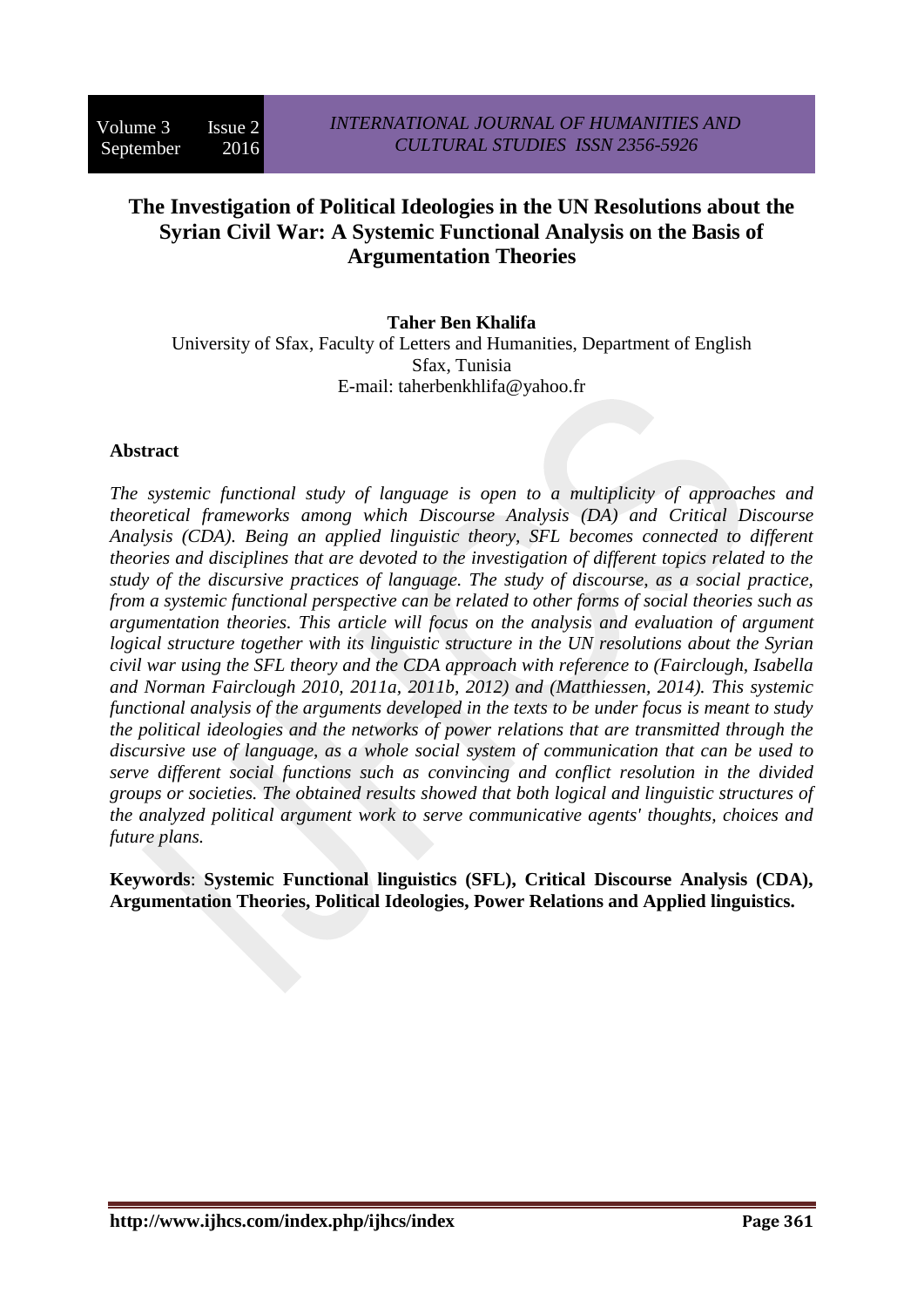### **Introduction**

The concerns that Halliday and his colleagues had led to the development of SFL, as an applied theory, and the problems they were concerned with are ours like power and domination, but they become at the global scale (Matthiessen, 2014). For SFL to be able to update the different problems related to the social practice of language it would be open to other approaches (Davies, 2014). Fairclough's framework in the CDA approach is based on the use of Halliday's SFL theories (Fairclough, 1989). With the adoption of the view of language, as a social practice, Fairclough and Fairclough introduced new social theories to the CDA approach like argumentation theories to broaden its analytical scope. Using this amalgamation of CDA and argumentation theories, they dealt critically with argument logical structure analysis and evaluation at the level of political discourse (Fairclough, and Fairclough, 2012).

Argumentation analysis is used in Fairclough and Fairclough (2012) to study the structure of the political argument and the role of practical reasoning in producing political claims for actions that are able to find solutions to the economic crisis in Britain. This is done under the parameters of CDA aiming to bring a radical social change (Van Dijk, 1993) through the use of a diversity of approaches (Weiss & Wodak, 2003). The study of human reasoning is also one of the focal points in the study of argumentation strategies in human communications, especially the political ones in order to reveal the role of the reasoning process to improve knowledge and make better decisions (Mercier and Sperber, 2011). The case of conflict resolution related to the Syrian matter requires careful use of reason and argument that are required to convince and bring changes at the social and political levels towards cease-fire and peace establishment.

The concept of argumentation refers to the process by which arguments are constructed, evaluated and exchanged (Leven and Palau, 2009). In this article, arguments will be analyzed to unlock ideological loads and power relations in political discourse where there are claims for actions to take place as solutions for the existing matter, the Syrian civil war. This study needs a critical stance for the sake of a logical understanding of the processes of thinking and reasoning leading to the formulation of the arguments existing in the texts of the resolutions to be under study. This critical stance is framed in the CDA approach which is interested in the critical study of language (Locke, 2004; Van Dijk, 1993, 1995 and Wodak, 2000).

SFL theories has proved to be appliable in the field of discourse analysis (DA) and critical discourse analysis (CDA) where it is used as an approach to the study of language linked to that of critical linguistics (Matthiessen, 2014). The SFL theories were used in the study of ideologies and power relations that are linked to the discursive use of language, as a social practice, focusing on the study of the three meta-functions of language upon which SFL theories are based (Halliday and Matthiessen, 2004). These three meta-functions are useful to determine the existing power relations in the practical use of language and to unveil the hidden ideological loads through the investigation of the clause structure (Haig, 2009, 2010, 2011, 2012, 2013).

In the present study, an amalgamation of SFL theories, argumentation theories and the CDA approach will be used to study the issues of ideologies and power relations related to the political language of the UN manifested in the four texts of the UN resolutions concerning the Syrian civil matter. Here, a clear focus will be on the investigation of the clause structure in comparison with the argument logical structure to build a new theoretical framework in which the clause, as the unit of linguistic and meaning construction, will be analyzed to reveal the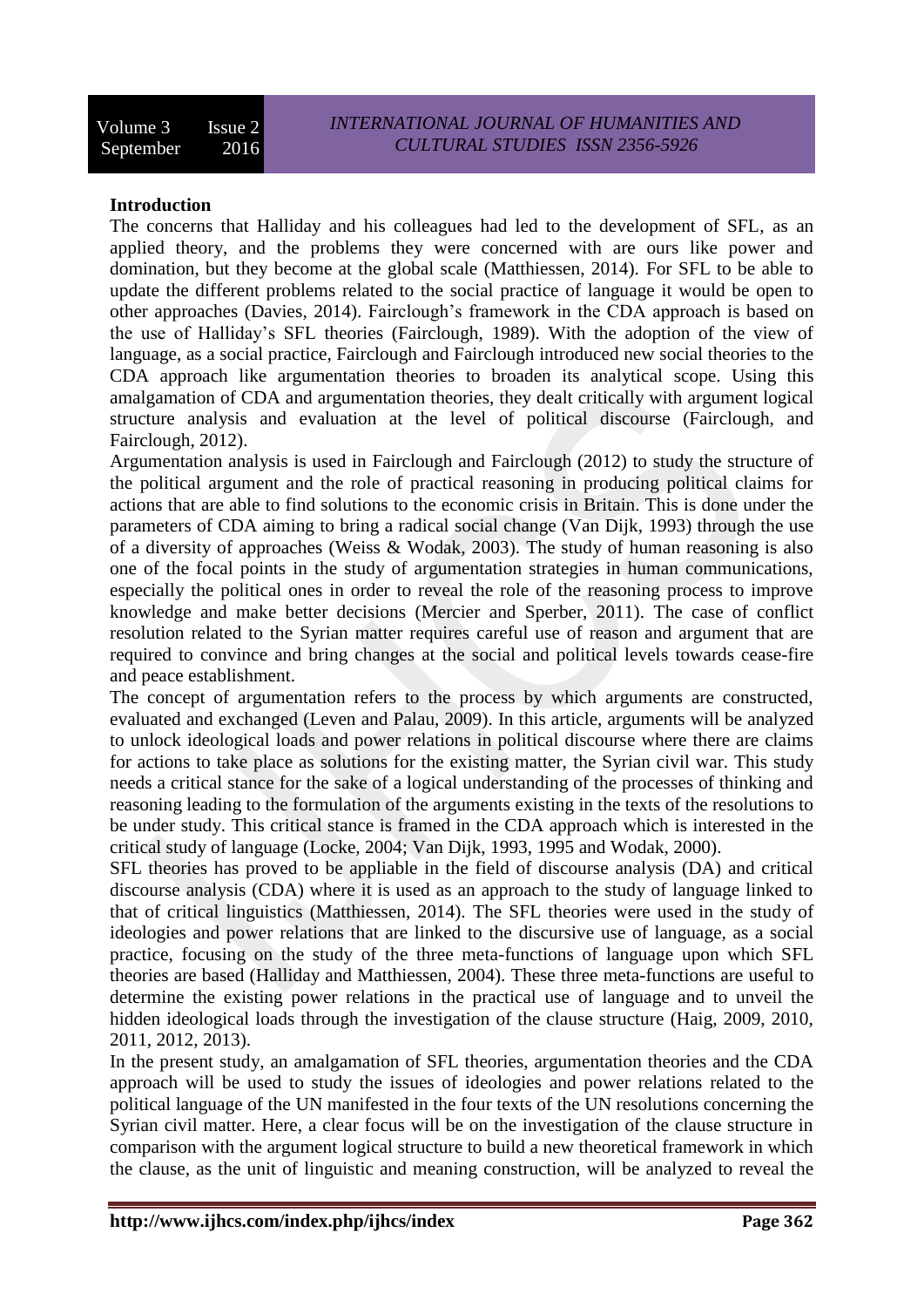on-going argumentative strategies on the basis of the SFL meta-functions and lexicogrammar. The combination between SFL theories and argumentation theories carried in this study will be on the basis of a critical view of language manifested in the use of the CDA approach, as multi-disciplinary framework to the study of language. This triangulation of the SFL theories, the argumentation theories and the CDA approach will be illustrated with an analyzed example taken from the texts to be under investigation.

#### **1. Text, context and circumstances**

Matthiessen (2014) developed a new theoretical framework, which he called applied discourse analysis (ADA). In this appliable perspective to the study of language, he referred to the three parameters of context introduced in the SFL theories (Halliday, 1978 and Martin, 1992). These parameters are the field (what is going on in context, the nature of the activity), the tenor (who are taking part in this activity and the nature of their roles and relationships) and the mode (what role is played by language, and by other semiotic systems, in context). The use of these contextual parameters in the examination of what Fairclough, Isabella and Norman Fairclough (2012) called the circumstances, in which the process of argumentation takes place is meant to show the link between language, context and participants. Understanding the context, as the circumstances of language production and use (Findlay, 1998 and Brown and Yule, 1983), gives a clear connection between what is going on in the real socio-political context and the reasoning process of the leaders to bring changes. The circumstance premise, in the argumentation analysis, refers to the agent's context of action: natural, political and social facts. The triangulation of the circumstances with the three parameters of contextual analysis provided in the SFL theories can be helpful in that it will give us an in-depth understanding of the circumstances leading to the formulation of the UN resolutions about the Syrian civil matter. This triangulation will be goal oriented in that it will link together the nature of what is going on as political activity (the field), the declaration of the resolutions, the members who are taking part in the reasoning and argumentation processes to understand the nature of the relationships among them and the ideologies they serve (the tenor) and the role played by language via the use of the syntactic structure and the semantic choices (mode). The diagram of circumstance premise analysis becomes as follows. Circumstance premises



**Figure one**: The circumstance premises analysis.

The combination of all these three parameters of context under the notion of circumstances premises analysis leads to the formulation of a well established framework of contextual analysis that is able to make obvious the relationships between the parties taking part in the production of claims for actions. The relations of power and domination are at the heart of critical discourse analysis, as the critical study of language, focusing on the revelation of all forms of social injustice and inequality (Van Dijk, 1993, 2001). The study of the ideological loads carried in the discursive practices of language as well, is a focal point for discussion in the present research project. Thus, the analysis of the circumstance premises on the basis of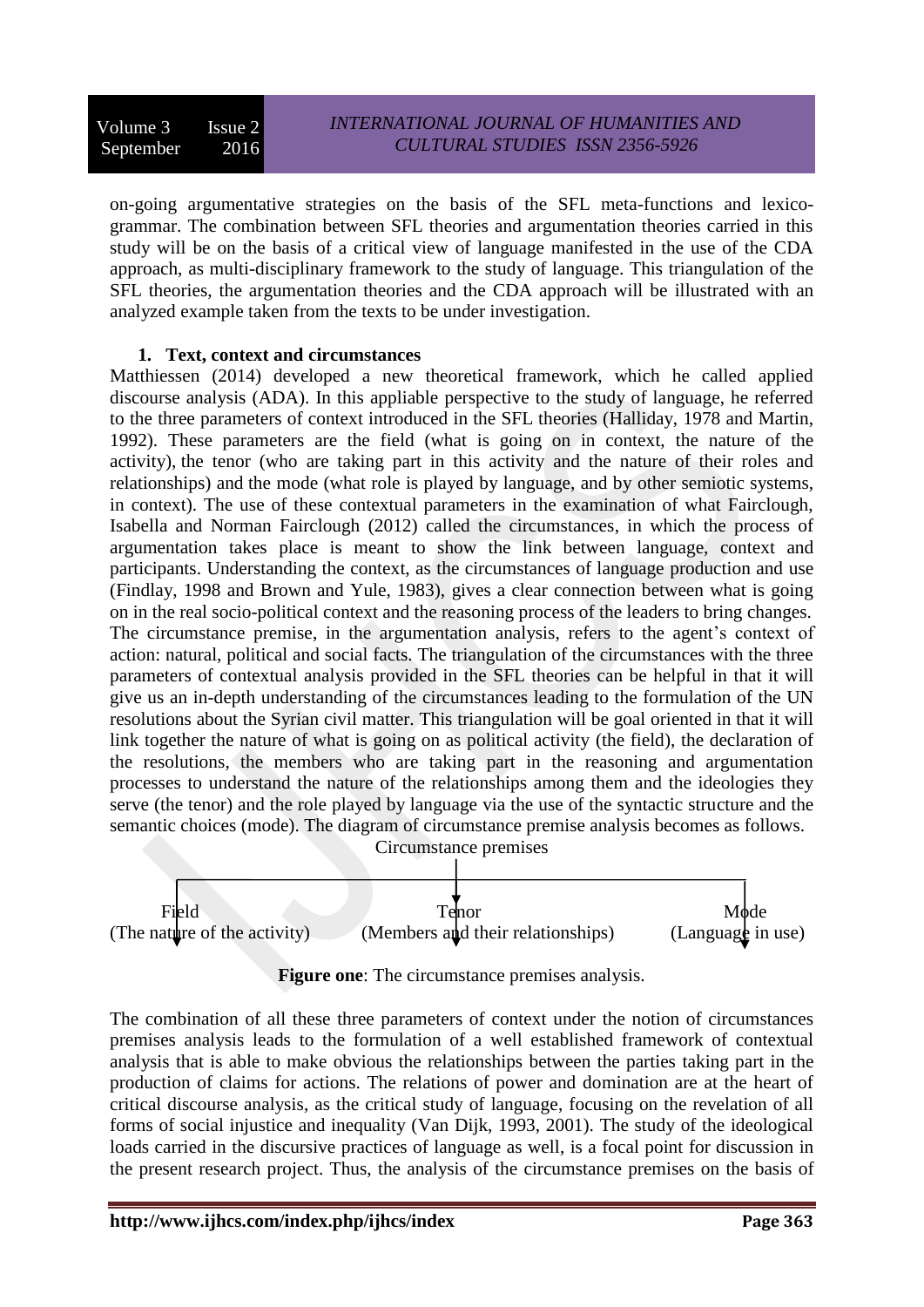the SFL parameters of context – field, tenor, and mode – facilitates the way of our critical investigation of political ideologies. Ideologies are the fundamental beliefs of a group of people (Van Dijk, 2000) expressed through language. Indeed, the agent's access to discourse gives it the power to reign over the others (Van Dijk, 1995) and to manipulate them (Van Dijk, 2006) through its implicit ideological messages.

When we speak about the circumstantial analysis of the environment in which the text is produced, we build towards a well planed critical study of the produced arguments focusing on the clause, as a unit of analysis, and the lexical choices to build a comprehensive understanding of what is going on. Van Dijk (2008) affirms that critical analysts should pay attention not only to the syntactic structure of text and talk, but also to its context due to the ideology it defends.

#### **2. Clause and argument structure**

While using language, people tend to extend their arguments outwards by combining or complexing clauses (Tam, 2013). In other words, the process of argumentation is based on the use of clauses that form the linguistic structure of the delivered speech, which represents a running on argument aiming to serve a given socio-political goal. In this section, the structure of the clause and that of the argument are under investigation to show how the clause and clause complex in the texts of the UN resolutions about the Syrian matter serves the on-going political argument. The relationship between the argument structure and the grammatical structure show the complementarities of both the role of the argument and that of grammar in the (re)construction of meaning in relation with the lexical choices made by the agents (Goldberg, 1995). This will be in relation with the general objective of the study, which is concerned with the manifestation of ideology and power relations in the texts under study.

It is important to understand the internal structure of the developed argument in the study of the manifestation of ideologies in the texts of the UN resolutions about the Syrian civil matter in that it allows us to decide what believes we should have (Warren, 2010) and that is very important in the study of the existing ideologies, as sets of believes (Van Dijk, 2000) manifested in the politicians' made-decisions. The correlation between meaning and structure at the level of argument analysis is required (Casenhiser, Goldberg and Sethuraman, 2004) in that it links the lexical choices made by the agent's practical use of language and the selected linguistic structure used to link the selected terms in meaningful statements manifested in the clause and clause complex structure.

The clause structure, as a segment of meaning and linguistic structure, encapsulates the beliefs and the opinions that the users of language want to convey to their interlocutors. To understand these beliefs, discourse analysts require further steps embodied in the examination of the clause structure in relation with the semantic choices made by the producers of language to reach the most appropriate comprehension of the on-going argument.

In the SFL theories, the clause serves three meta-functions: the ideational, the interpersonal and the textual. The author's linguistic and functional choices are the result of the existing social circumstances that have influences on the agent's perceptions (Halliday, 1973). This means that discourse analysts should pay attention to these choices at the level of the critical study of the practical use of language. Here, language use is related to the study of the ongoing use of practical arguments based on the use of logic and practical reasoning process to build a coherent argument that is of great value and able to convince the interlocutors.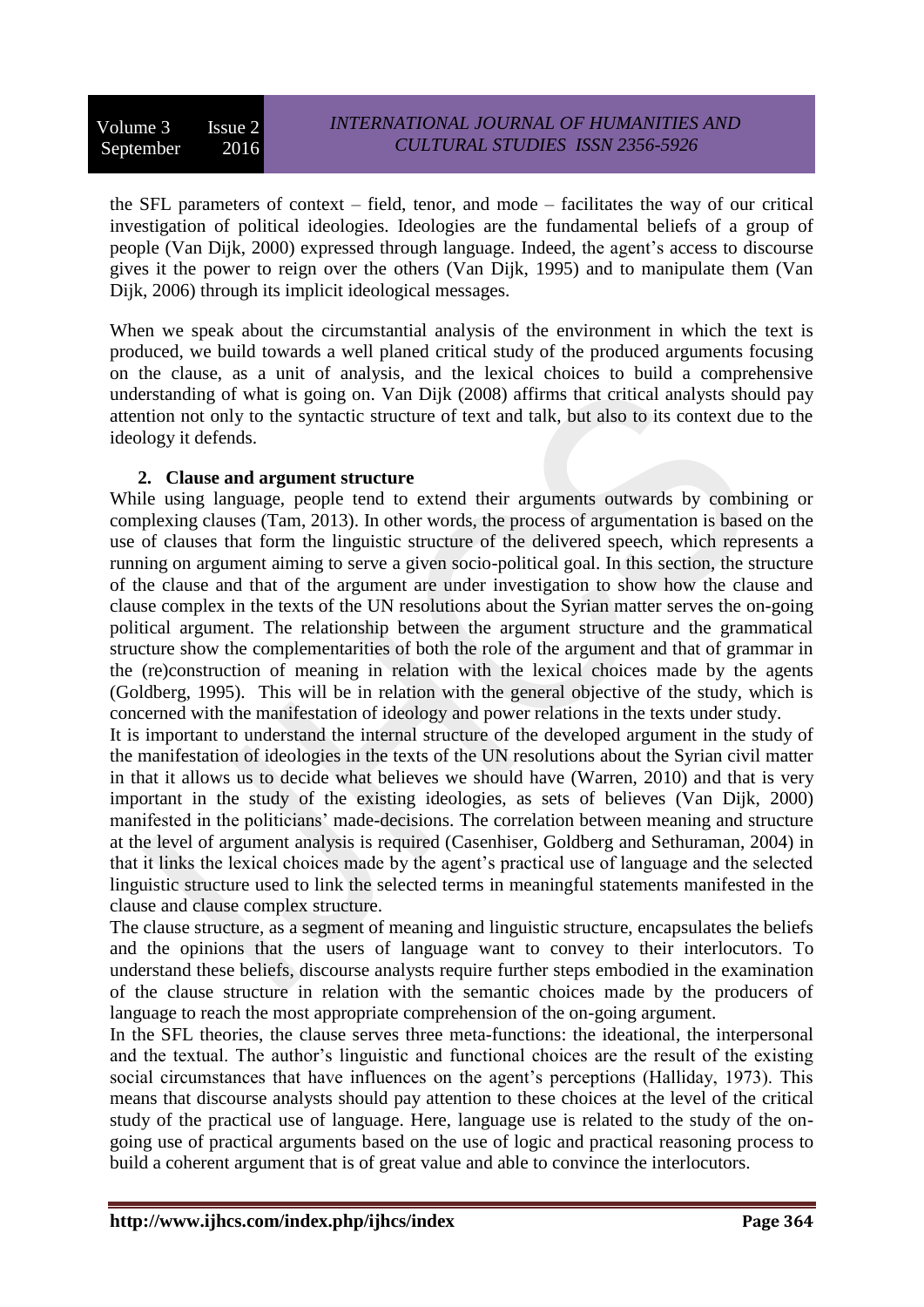The interpersonal meta-function is related to the way language negotiates social roles between language and social users of it, the participants. The textual meta-function is related to the way language is organized to scaffold levels of comprehension. The ideational meta-function is concerned with the way human experiences are constructed through language. All these three meta-functions occurs simultaneously giving language the property of being multifunctional.

The ideational meta-function is used in text and discourse analysis to study the relations of power between the participants taking part in the practical use of language. In this study, the examination of power relations from an SFL perspective is addressed to an in-depth analysis of the on-going practical argument. The textual meta-function is meant to reveal coherence at the level of the texts of the resolutions. Coherence at the level of argumentation analysis is referred to as argument evaluation on the basis of logic. The interpersonal meta-function serves to examine the existing ideologies in the texts. Understanding the existing ideologies may lead to an in-depth analysis of the manifestation of the ideological loads at the level of practical argumentation that is carried at the level of clause structure.

With reference to the model of circumstance premises analysis, Halliday refers to two types of context (Locke, 2004): the context of culture denoting the broader institutional and cultural environment and that of situation rendered the idea of meta-functions to Halliday (Halliday, 1978) referring to the social context of the text as exchange. In this context of situation, metafunctions can be parallel to grammatical categories of context like: Ideational Transitivity Field, Interpersonal Mood Tenor and Textual Theme Mode.

This clause structure serves, in parallel with the mentioned meta-functions, an argumentative process in which the users of language tend to argue and extend their arguments through the use of clause and clause complex structures. The structure of the argument and that of practical reasoning is under investigation in this section to show their roles in the construction of ideology in political discourse on the basis of a functional view of language aiming to build a critical study of the existing power relations and to bring a change at the level of the existing conflict in Syria.

The argument, as a running on construction of clause-combination, is fragmented into five complementary segments: the claim (what to do/ the solution), the circumstances (the context and the environment that leads to the formulation of the developed argument/ the problem), the goal (the objectives and the aims behind any claim for action), the values (the need and the adequacy of what is to be done) and the means-goals (refers to the means used to realize the goals) (Fairclough and Fairclough, 2012).

Using the extract analyzed in (Fairclough, 2000), Fairclough and Fairclough (2012) gave examples of the argument structure to make obvious the different segments of practical argument, as a whole unit of meaning and thoughts used to convince and persuade. A claim like "we must act now" can be decomposed into theme/rheme structure in the textual metafunction as follows:

1. we must act now Theme rheme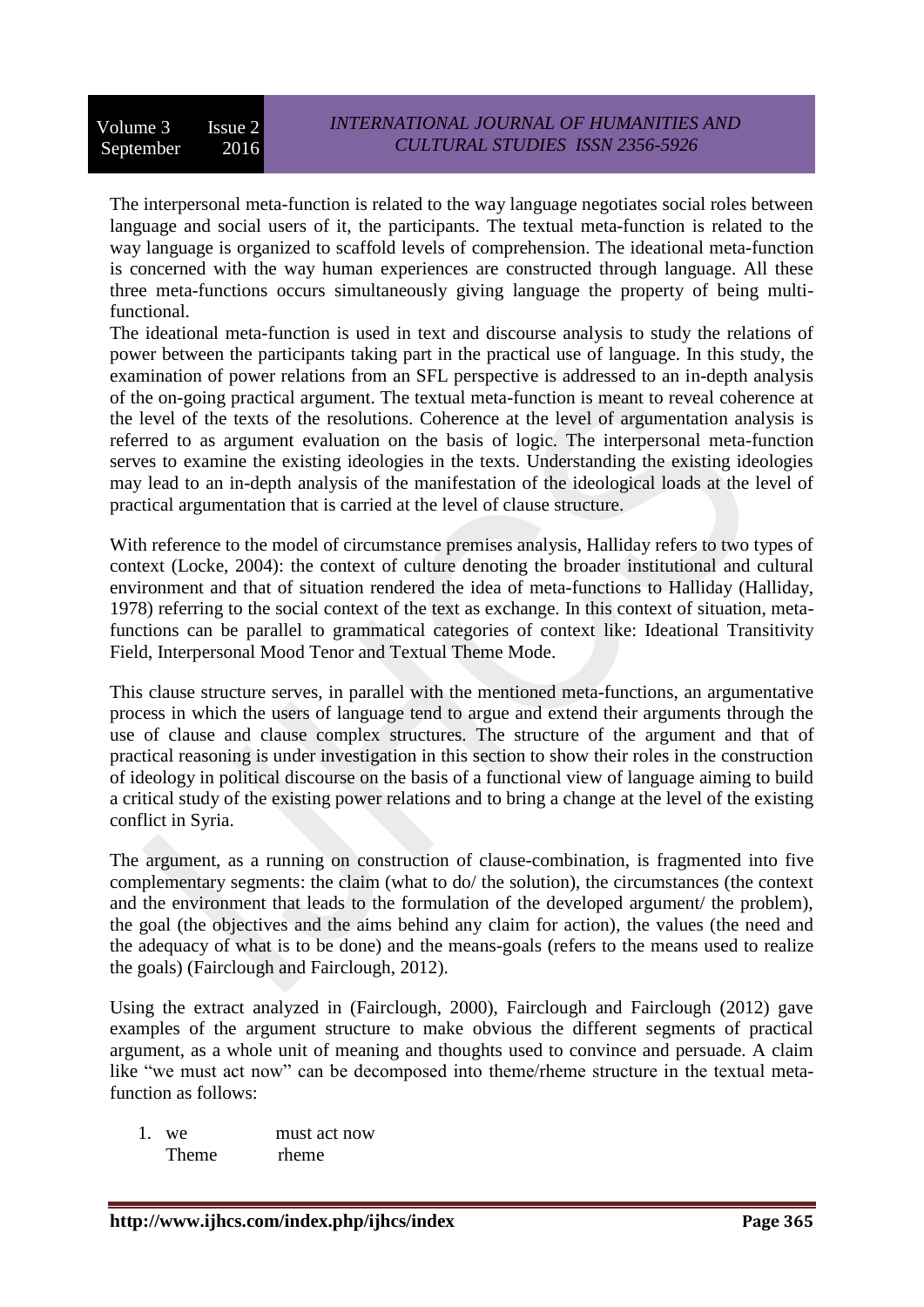It can be also fragmented into mood/residue structure in the interpersonal meta-function as follows:

| we must | act now |
|---------|---------|
| Mood    | residue |

In the ideational meta-function the claim (clause) can be fragmented into actor and process as follows:

| $3.$ we | must act   | now             |
|---------|------------|-----------------|
| Actor   | process    | adjunct of time |
|         | (Material) |                 |

This is an example of claim analysis, as a segment of argument analysis, using the SFL metafunctions. If we continue the analysis of the remaining constituents of the argument construction, we will notice a kind of continuation at the level of clause combination and complexing. This may pave the way for a brief conclusion leading to the close connection between the SFL structure of the clause and the structure of practical argument at the level of the argumentation analysis of discourse and language use. The notion of Argument, with reference to this explained example, is broader than that of a clause and clause complex. Thus, an argument covers a successive use of clauses to formulate its whole structure that is formed of complementary constituents stated above.

# **3. SFL coherence and argument evaluation**

The term coherence is referred to in the oxford English dictionary as the situation in which all the parts of something fit together well. The term evaluation, in the same dictionary, refers to the process of assessing the value or the quality of that thing. In this section of the study, the term coherence is meant to refer to the fitness of the different clauses that form the different parts of the argument together to produce a coherent and well established logical statement able to convince and change. Being a coherent argument gives this logical statement the value of being of high quality.

Quality and value are required at the level of logic and reason to produce a coherent argument where all the different constituents of the internal structure of this statement show a kind of logical connection able to attract the cognitive attention of the receiver for the sake of persuasion and the needs for changes in the cases of social and political troubles like that of civil war. Indeed, the text of problem-solution is based on the use of argumentative composition (Alarcon et al, 2011). Thus, producing a logical argument of high value means building logical statement in which the combined clauses are coherently arranged on the basis of logic and strategies of coherence.

When we say an argument is coherent, it means that all the elements of the internal structure of an argument fit together to form a complete thought of practical argumentation. In other words, the (+ coherent) value is one of the positive features an argument can take during the process of argument evaluation. Here, the term evaluation can be an umbrella term under which the term coherence is categorized as a positive value of a strong and persuasive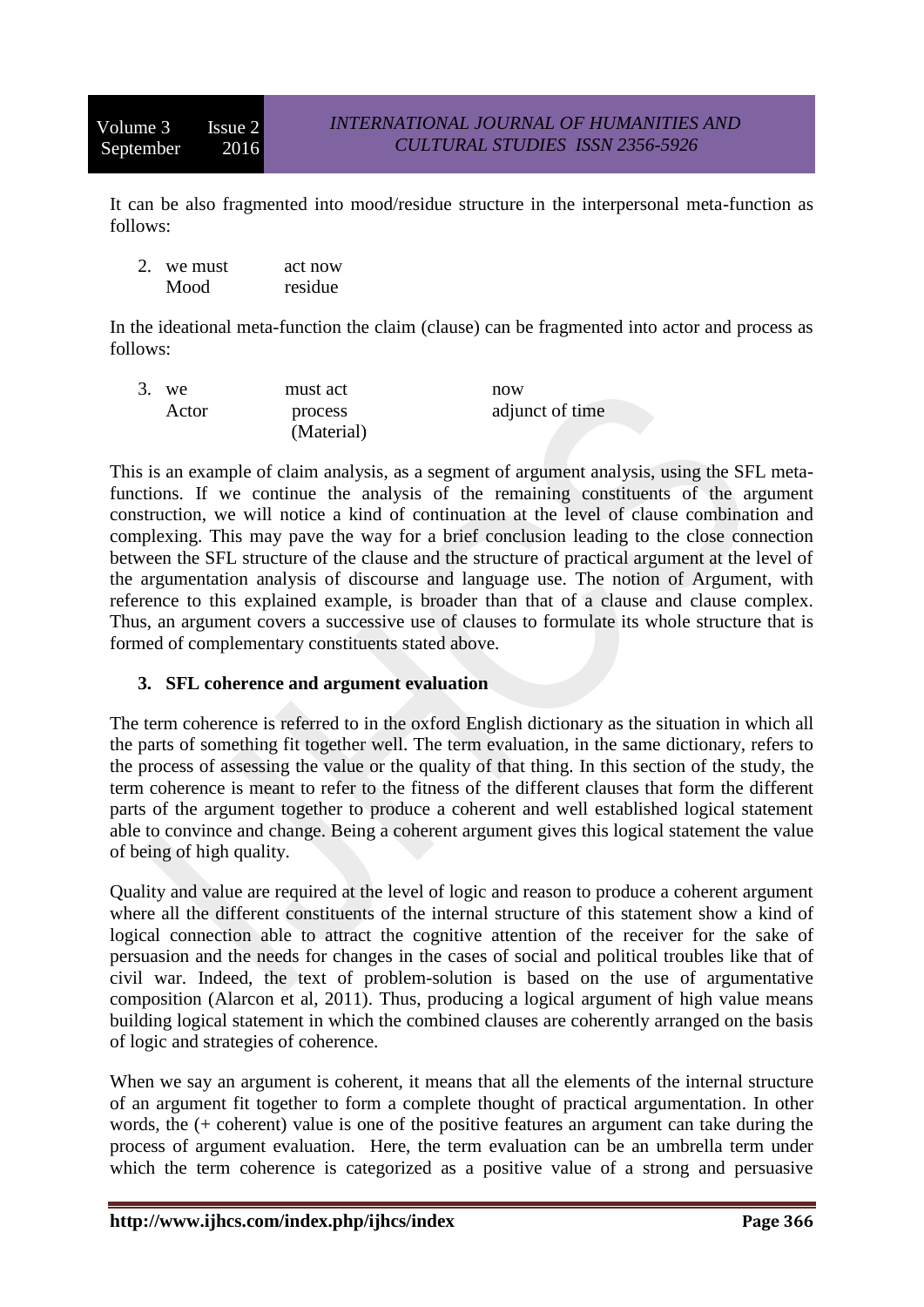argument based on the use of practical reasoning. A coherent argument is required to transmit the beliefs and thoughts in a smooth way to the hearer and it represents the logical power that the speakers possess to control the target audiences.

In parallel with the traditions of CDA, Fairclough and Fairclough (2012) provide a method for argument evaluation to examine the validity of claims and premise. It is based on logic and refers to rational persuasiveness to resolve conflicts. Here, persuasiveness and argument value and quality is based on logic and the coherence between the different parts constituting the argument developed to stop the on-going civil matter that torn the lives of millions of citizens in Syria. My study and evaluation of the political argument developed in the texts of the resolution is based on the SFL coherence. Coherence at the level of practical argumentation and the high quality of building a logical statement reflects the cognitive power of the speaker that is needed to create a sort of homogeneity required to serve the rational transmission of the political ideologies.

The concept of grammatical coherence was of great concern to the founding fathers of SFL and it was used as a framework for the analysis of essays (Halliday and Hasen, 1976). The cohesive devices used to discuss the issue of grammatical coherence at the level of text are conjunctions, references and substitutions among others. In this article, the study will look at the importance of the investigation of cohesive devices in the smooth and logical transition at the level of thoughts and ideologies. Thus, the feature (+coherent) in the process of argument analysis and evaluation is significant in the study of the manifestation of ideologies in the texts of the resolutions. Lexical coherence, as the choice of the relevant terms that are used to serve the central matter of the text, is of great value like that of grammatical coherence in the analysis of discourse (Halliday and Hasan, 1985). This lexical coherence is important at the level of text judgment (Parsons, 1991 and Castro, 2004), which is the judgment of practical argumentation.

At the level of meaning researchers reached the findings that coherence is required for meaning construction aiming to make the process of understanding easier (Palmer, 1999). In this study, lexical coherence is worth investigation in that the study of the lexical choices and their fitness together may reveal the rationale behind the selection of these lexical items to serve given ideological goals. As we explained above the term argument is broader than that of clause, a text is also broader in scope than argument for the simple reason a text may encompass one or more arguments depending on the issues to be discussed. Thus, coherence at the level of arguments may serve as a standard for textuality.

The emerging homogeneity at the level of the discourse of some organizations is important, in that, it gives an apparent unity that makes the public feel the power of that organization even if there is a hidden split or internal division at the level of the decisions to be taken. This apparent homogeneity gives the group the power to act and to influence the others for the sake of persuasion. In the same direction, unity at the level of the logical organization of the thoughts constituting the argument is required, in that, it reflects the mental power that the decision makers have on the social and political decisions of the conflicting nations. This mental power is reflected at the level of the established coherence among the different constituents of the produced argument, as a logical statement that gets it's (+value) and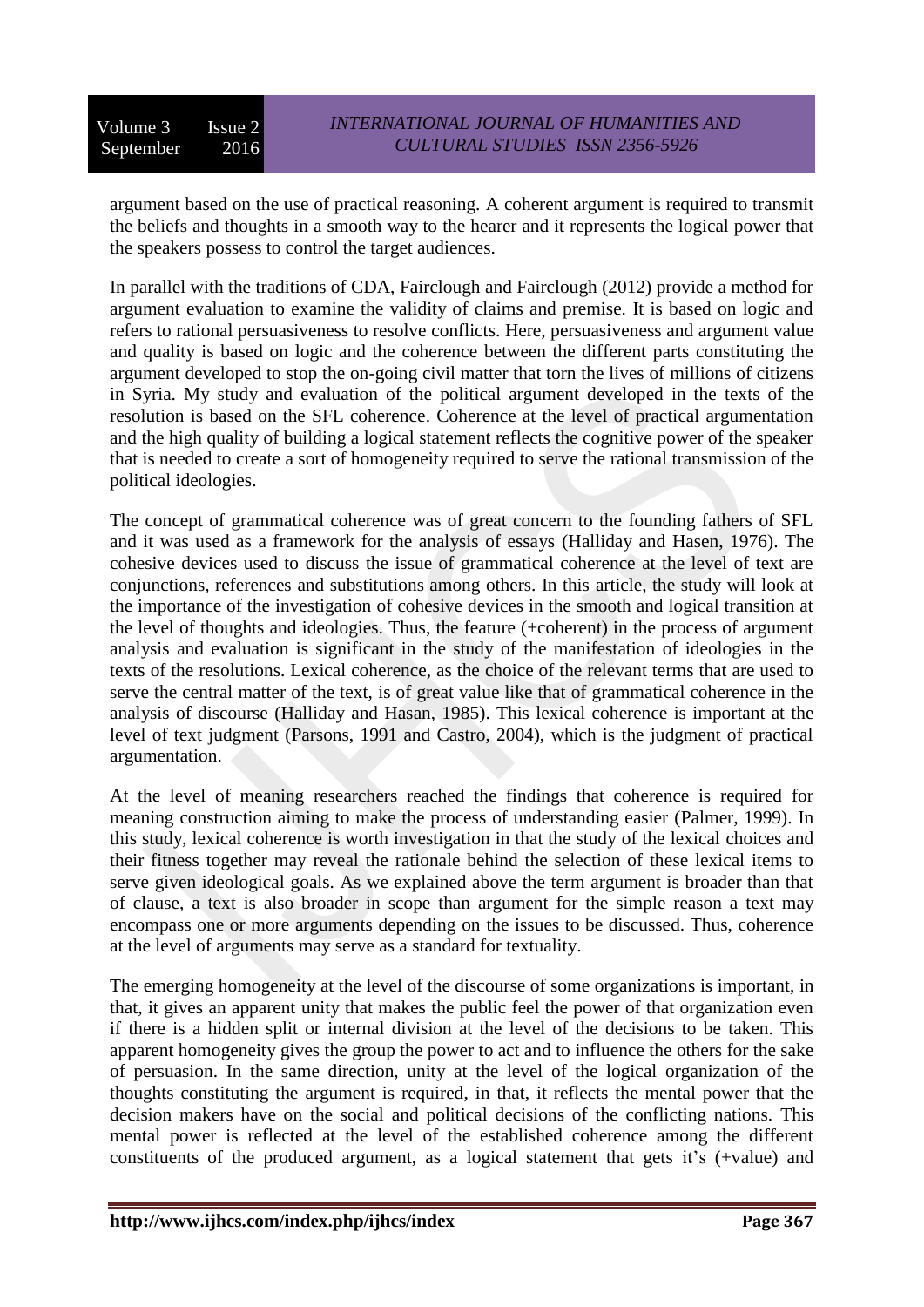(+quality) characteristics from the fitness of its different parts to establish unity, which is the sign of power.

### **4. Examples analysis**

For a theory to be valid and trust worthy, it should be illustrated with real examples analyzed on the basis of the principles of the above established theoretical framework. Theory and practice should work hand in hand for the sake of building a theoretical approach that is able to be applied in the examination of real problems. The applicability of a theory is a property needed for the utility and the adequacy of the theoretical tools, in that, every theory is designed to be applied to solve such a problem related to real social matters. So, instead of continue theorizing about the triangulation of SFL theories, critical discourse analysis and argumentation theories, I will focus on the examination of a real example taken from the texts of the selected resolutions.

The observation that have led to the production of the present research is based on a close reading of the four UN resolutions about the Syrian Civil war: resolution 2042 in the  $14<sup>th</sup>$  of April 2012 used to set UN observer force in Syria, resolution 2043, in the  $21<sup>st</sup>$  of April 2012 to establish the UN supervision mission in Syria, resolution 2059 in the  $20^{th}$  of July 2012 to renew the mandate of Syrian supervision mission for 30 days and resolution 2118 in the  $27<sup>th</sup>$ of September 2013 for the elimination of the Syrian chemical weapons. However, the example I will use to illustrate the utility of the framework I established before in the theoretical section will be taken from resolution 2059. Practical analysis will be restricted to one example because the analysis of more examples will be space and time consuming. These concrete realities make of the detailed analysis of one example sufficient to prove the adequacy of theoretical assumptions of this article.

#### **4.1.Contextual analysis**

The circumstantial analysis of these resolutions based on the SFL framework of analysis and argument circumstance premises analysis shows that the general context of culture is related to that of the cultural context of political dictatorship that has led to a social up-rising known as the Syrian revolution in connection with the Arab broader cultural context known as the Arab spring. This reveals a radical change at the level of the cultural context from the existing environment of political dictatorship towards that of democracy and freedom of choice to participate in the socio-political life, which is the desired context to be lived in the aftermath of these revolutions. However, this public desire for change is not yet achieved due to the intervention of foreign political thoughts who are devoted to serve their interests in the region, especially Russia, China and Iran in the one part and USA, UK and France in the other part. The plans each of these political powers made for the resolution of the Syrian conflict is stick to the future of the Syrian state and its impacts on their interest and the interests of their allies. For instance, USA, UK and France interfere not only for the sake of their self interests but also for sake of the interests of their Jewish allies and the prevention of their Zionist plan in the region, what they call the new Middle East.

Thus, the analysis of the cultural context proves that the peaceful demonstrations that have started in 2011 by people who want freedom and prosperity have been commercialized to serve the foreign powers` political interests. This means that UNSC members – UK, USA,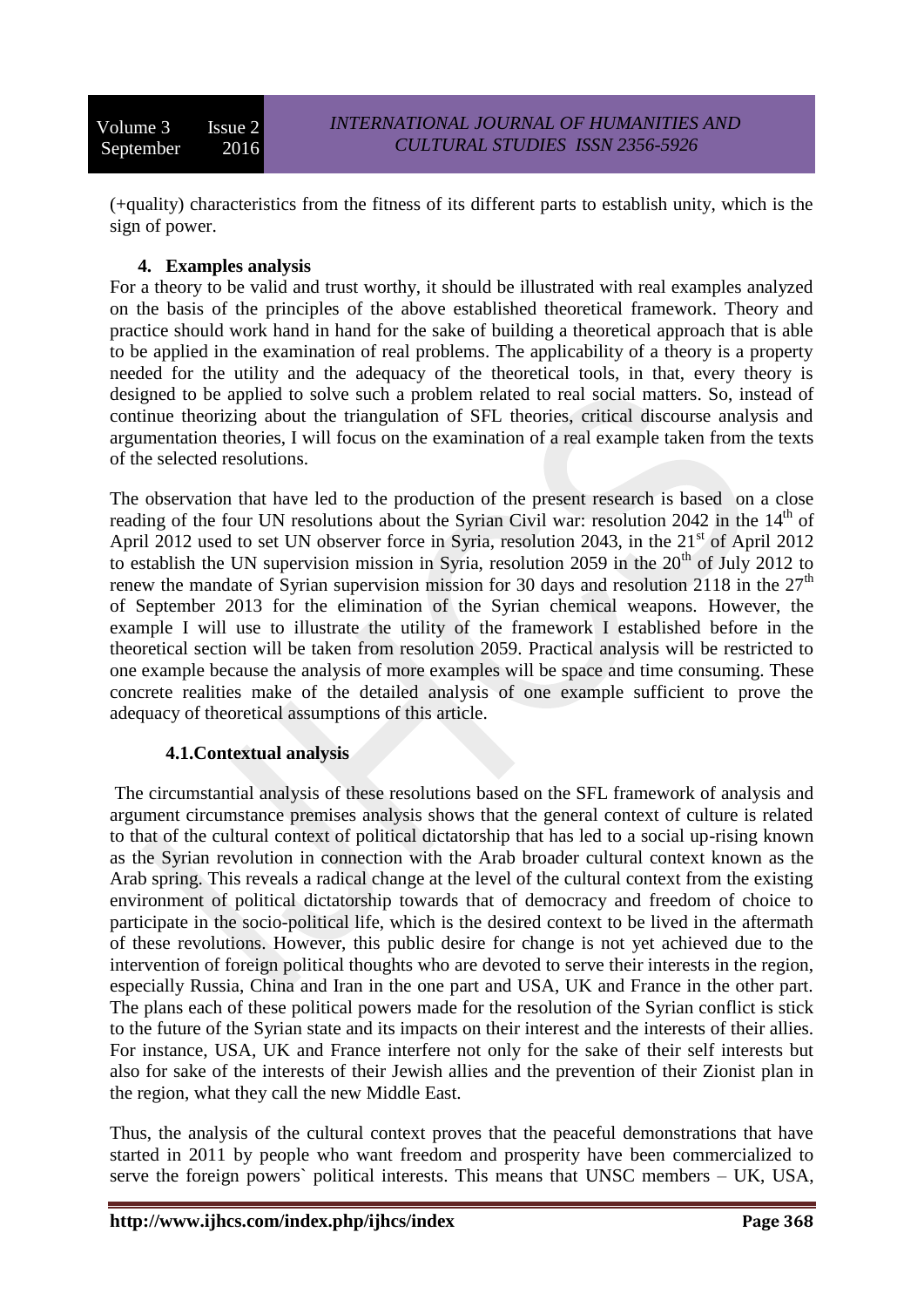France, Russia and China – did not stick to their noble and international mission and they moved away to benefit from the existing cultural context regardless of the human disaster in Syrian. They interfered to achieve these self interests under the umbrella term of Human rights and the slogans they rose to justify their policies. This cultural context is crucial for a better understanding of the context of situation.

The context of situation is based on the analysis of the parameters of the SFL framework, which are: first, the field refers to the on-going civil war and political split at the level of the Syrian political landscape on the one hand. And the intervention of the foreign forces in the Syrian affairs on the other hand. In addition, the field encompasses the intervention of the UN as an inter-governmental organization of which the individual states like USA, UK, France, Russia and China who interfere in Syrian are members. Second, the tenor refers to the Syrian government and the Syrian opposition (Syrian revolutionists), as two conflicting groups, in the one part, and the UN, as a world organization aiming to resolve the existing conflict and get back the ruined state of peace through its decision-making, in the other part. Finally, the mode denotes the role to be played by the UN resolutions to cease-fire and get back social order. This is achieved through language use based on the developed argumentative strategies.

The use of these parameters to analyze the context of situation entails putting under focus the interconnection between event, political relations, and political decisions (language). Indeed, what is going on in the Syrian context (events) is deeply affected by Syria's diplomatic relations. And the intervention of foreign politics is determined by the ideology of self interests. This means that the intervention of foreign politics in Syria is not determined by the well being and the integrity of the Syrian republic however by the interests of such world powers like UK, USA, France, China, Russia and Iran. These political ideologies of self interests and the interests of the allies will have their impact on the decision making at the level of the UNSC. In fact, this makes of the decision making process at the center of power struggles among the state members where each of which defend its proposal for a solution that serves its interests in the region. The political struggle over interests may affect the role UN plays in Syria manifested in its condemnation of what is going on there. This kind of results will be proved in the following section that is devoted to textual analysis.

In brief, the critical investigation of both the context of culture and that of situation shows that the Syrian matter is at the cross roads of political interactions. In the light of these interactions, political ideologies are central and they monitor the power in the Syrian political landscape in the way that serves their interests.

#### **4.2.Textual analysis**

This section is devoted to the analysis of a concrete example taken from the texts of the UNSC resolutions described before. After a close reading in the texts of these resolutions, we noticed that the UNSC's arguments concerning the Syrian civil war are formulated in several ways aiming to explain the main argument on what to be done in Syria in the different circumstances that have led to the adoption of each resolution. Putting into consideration the various formulations of the UNSC arguments, the determination and analysis of the main constituents of this political argument will be based on the use of one single formulation. The formula to be under investigation encompasses the main elements necessary for the critique of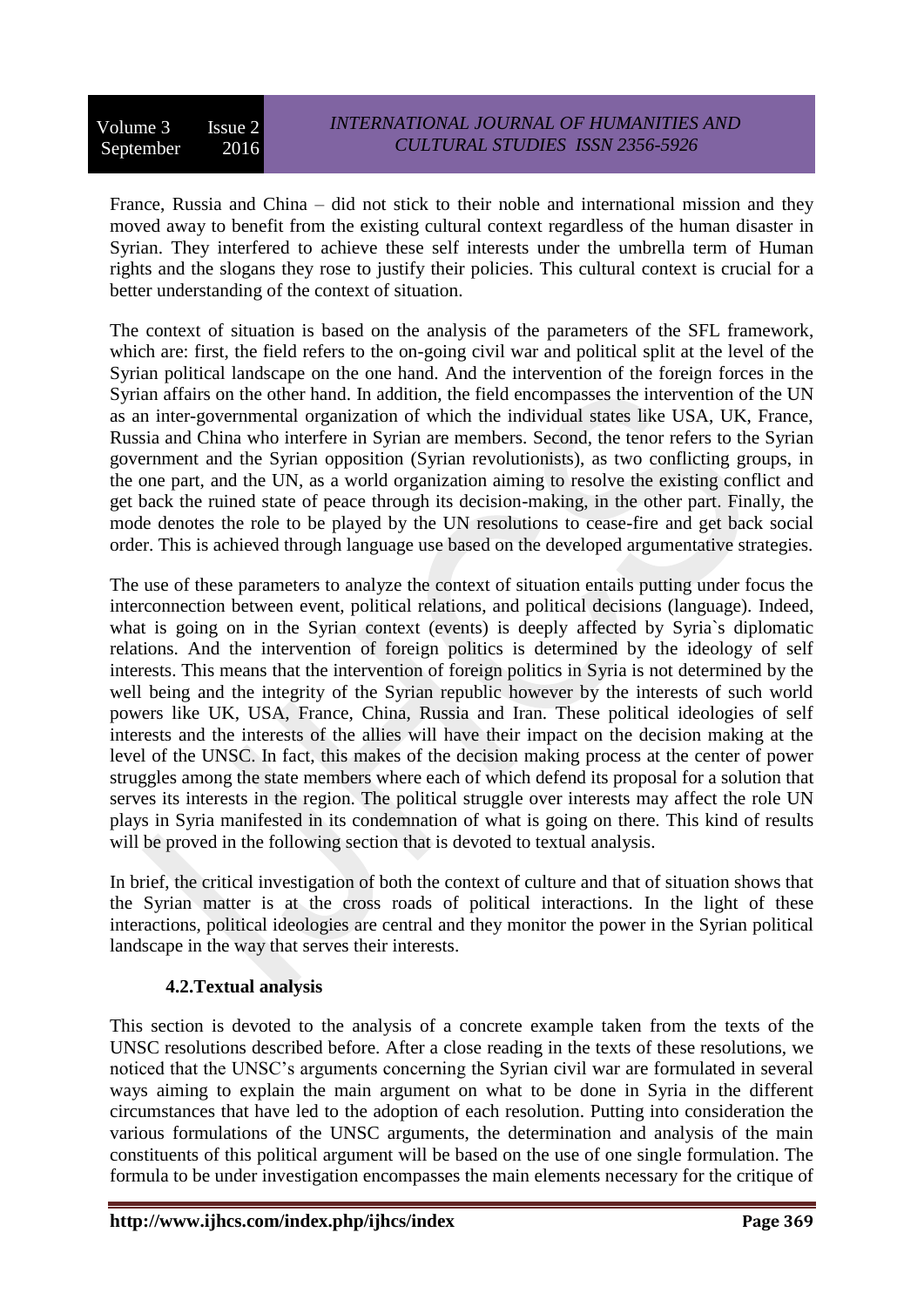these political arguments. However, we might resort to the other formulations in case we need further explanations.

#### **a. Argument logical structure analysis and evaluation**

This example is taken from resolution 2059 through which the UNSC develop its argument to justify the need for the renewal of the UN supervision mission in Syria for thirty days. The components of this political argument are reconstructed and analyzed as follows:

**Claim: [**The Security Council] decides to renew the mandate of the UNSMIS for a final period of 30 days.

**Circumstances**: **[**The Security Council]… taking into consideration the Secretary-General`s recommendations to configure the mission, and taking into consideration the operational implications of the increasingly dangerous security situation in Syria.

**Value**: **[**The Security Council] ….. Commending the efforts of the United Nations Supervision Mission (UNSMIS). [….] calls upon all parties to assure the safety of UNSMIS personnel without prejudice to its freedom of movement and access, and stresses that primary responsibility in this regard lies with the Syrian authorities.

**Goal**: **[**The Security Council] ….. Requests the Secretary-General to report to the council on the implementation of this resolution within 15 days

**Means-goal**: …. Only the event that the Secretary-General reports and the security council confirms the cessation of the use of heavy weapons and a reduction in the level of violence by all sides sufficient to allow UNSMIS to implement its mandate.

The claim UNSC produced for the renewal of the UN supervision mission in Syria benefits from the description of the circumstances standing behind the adoption of this resolution. These are manifested in the dangerous security situation in Syria which is legally justified by the recommendations of the Secretary-General. This means that the description of the circumstances is based on the reports of an authoritative witness. In addition, the evaluation of the UN mission in Syria in the value premise stresses the need for the renewal of this mission for a 30 days mandate due to its success and the positive results it contributed to in the reduction of violence in the Syrian context.

The Security Council declares that only the cessation of the use of heavy weapons and the reduction of violence by all sides is sufficient to allow the UN to implement its mandate, which is the goal standing behind the renewal of the UN supervision mission in Syria. Thus, the implementation of the UNSMIS has only one means to be achieved, which is the reduction of all sorts of violence and by all the conflicting sides. In addition, this argument ends by a concluding sentence consisting of a new claim manifested in the declaration of the UN's continual supervision of the Syrian matter.

Here, we notice that all the parts of the main argument work together to justify the UN action of renewing supervision mission in Syria. In fact, the circumstances of danger are good reasons for the renewal of the UN mission that is stressed by the value premise commending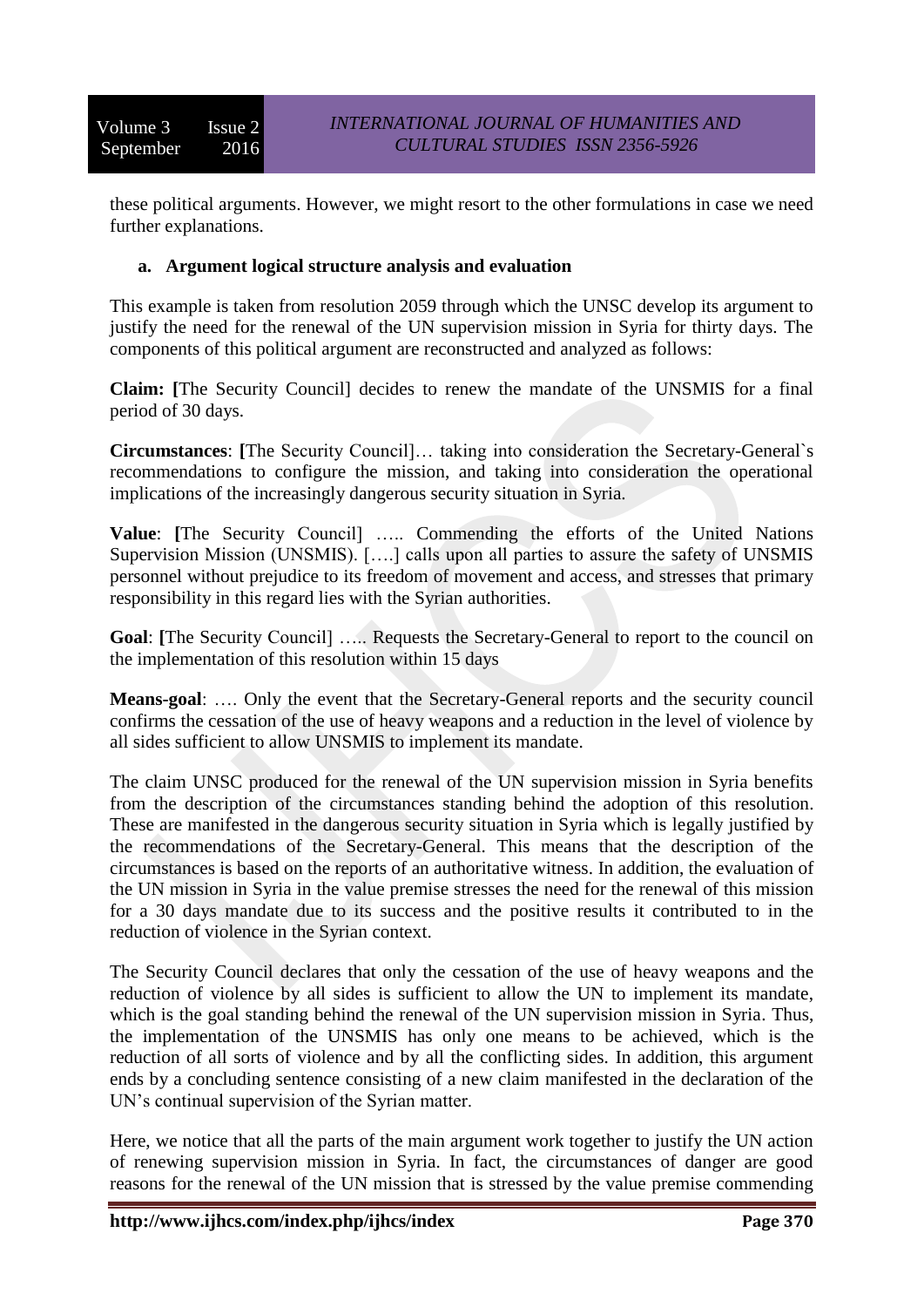on the success of the UN first mission. So, the positive results of the first mission and the increase of violence work hand in hand to logically prove the need for a new successful mission. The goal standing behind the renewal of UN mandate lies in more authoritative role of UN mission in Syria where the Secretary-General is requested to report on the implementation of this resolution. Moreover, the only means-goal that is required to achieve the implementation of this resolution and allow the Secretary-General to report to the Security Council for a new successful mandate is the cessation of violence on the part of both government and opposition. However, more emphasis is put on the role of the government to adhere to the UN calls for cease-fire. Thus, to achieve the goal of this resolution the UN members produced a logical argument where all parts fit together for the success of this new mandate. The fitness of all these logical constituents in one logical statement will be at the heart of the critical evaluation of this political argument against any ideological biases.

As far as argument evaluation is concerned, the different components constituting this argument will be evaluated on the basis of practical reasoning that is based on the use of critical questions.

First, the context is described on the basis of the Secretary-General's recommendations. So, is it described in a rationally acceptable way? The SC's account of the situation tells us that it is an increasingly dangerous situation. In other words, this situation is characterized by the continuous increase of danger and violence. The use of the adverb "increasingly" reflects the wise description of the context where the used diction is logically selected to serve the rhetorical goals of the argument. This proves that the circumstances are described in a way that serves only the claim for action to be adopted. As well the circumstances are not described in such a dialectical way however they are depicted on the view of the UN Secretary-General's recommendations. Indeed, what is going on in the Syrian socio-cultural context is reported in the way that enables the UNCS members to legitimate the renewal of their mandate. This shows that political agents resort to the description of the circumstances on the basis of their thoughts and their desired goals to legalize what they want of it to be publically legal. To sum up, the circumstances are not described in such a dialectical way, however in the way that best justify their opinions and plans manifested in the renewal of the UN supervision mission.

Second, the goal premise can also be defeated. This goal consists in the implementation of the UN supervision mission and the role of the UN Secretary-General to report on the success of this new mandate. In fact, this goal seems to be non-specified in that it does not predict the situation of the implementation of the UN decision of cease-fire and the continuity of the state of cease-fire in the aftermath of the UN mission. Thus, the description of the goal premise is not a precise description and it is not the one that can lead to the peaceful resolution of the increasingly dangerous situation. The vagueness of the stated goal shows also that it is described in the way that serves the UN short term goal for the justification of the renewal of the mission and not a long term-resolution of the Syrian civil war. Moreover, this goal does not serve the UN world mission of a well detailed plan of a long term cease-fire and it represents just a goal to manipulate public opinions and make of their new mission based on a logical aim which, in fact, serves only their rhetorical claim and not the well being of the Syrians.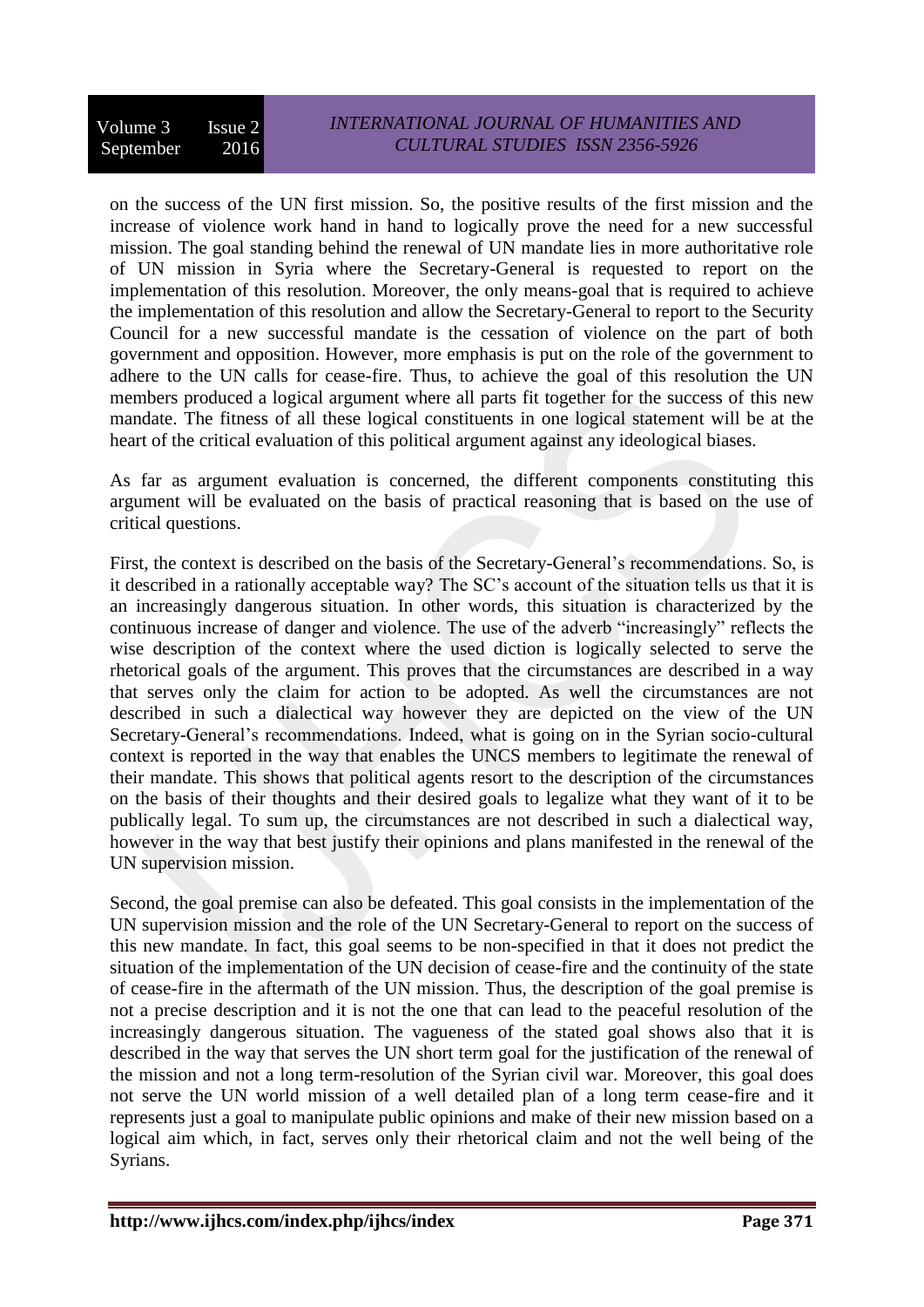Third, the value premise does not stress the well being of the Syrians that should be normally the first value to be stated while declaring the claim for a new mission. However, the values stressed are related to what the UN achieved in the previous mission to justify and legitimize the need for the renewal of this mission there. The safety of the UN personnel, their freedom of movement and access are stressed values in that they are required for the success of the new mission in Syria. Thus, what this political argument stresses as values is related to the UN and its role in the in the control of the state of danger that is said to be in a continual increase. Highlighting the values of UN and its personal is ideologically monitored to legalize the UN's new mandate in Syria and justify the important role this organization plays in the control of violence there. In brief, the value premise is defined in the way that serves the claim of the argument and it can be at the heart of ideological biases while relating it to what is going on in Syria and the criticized failure of UN to protect Syrian civilians (Adams, 2015).

Finally, the means-goal is determined by a restrictive structure introduced by the adverb "only". This structure is used to restrict the means that are needed for the success of the UN's new mandate to the reduction of violence by the Syrian conflicting parties and the confirmation of the UNSC to cease-fire on the basis of its Secretary-General's reports. This restriction is meant to prove that the only solution for the increasing state of threat and danger lies in the use of this means and not others. However, this seems to be in contradiction with what is going on in the real socio-cultural context that needs more than the described means to reduce violence in the country. For instance, there can be other good means for the reduction of danger in Syria that this argument denied to stress the sufficiency of the stated means. This means that the means-goal premise of this political argument is not determined by the requirements of the real socio-political context, whereas it is determined by the will of the UN political agents to justify their claim for the renewal of the UN mandate in Syria. To sum up, the means-goal premise fits with the other components of the argument to support the main political claim for action.

As a conclusion, the different components of this political argument serve to support the main claim for action, the renewal of the UN mandate in Syria. The elements like circumstance premise, goal premise, value premise and means goal are not determined by the real social context of the Syrian civil war, however, these are described in the way that serves the political agents' plans, thoughts, imaginaries and anticipations manifested at the level of the main claim for action. For instance, they resort to the restriction of the means that can achieve the non-specific goal they described on the basis of their political views instead there can be other means that are more effective to achieve the reduction of violence. The fitness of the argument logical constructions to serve the main claim will be explored deeply with the investigation of the argument linguistic structure in the following section.

# **b. Argument linguistic structure analysis and evaluation**

This section consists to explore the syntactic and semantic features of the different components of the political argument developed in the UNSC resolution 2059. This critical investigation of the argument linguistic features is meant to show how both logical and syntactic structures work together to serve politicians' thoughts and future plans of actions while arguing concerning what to do to reduce the increasing state of violence in Syria.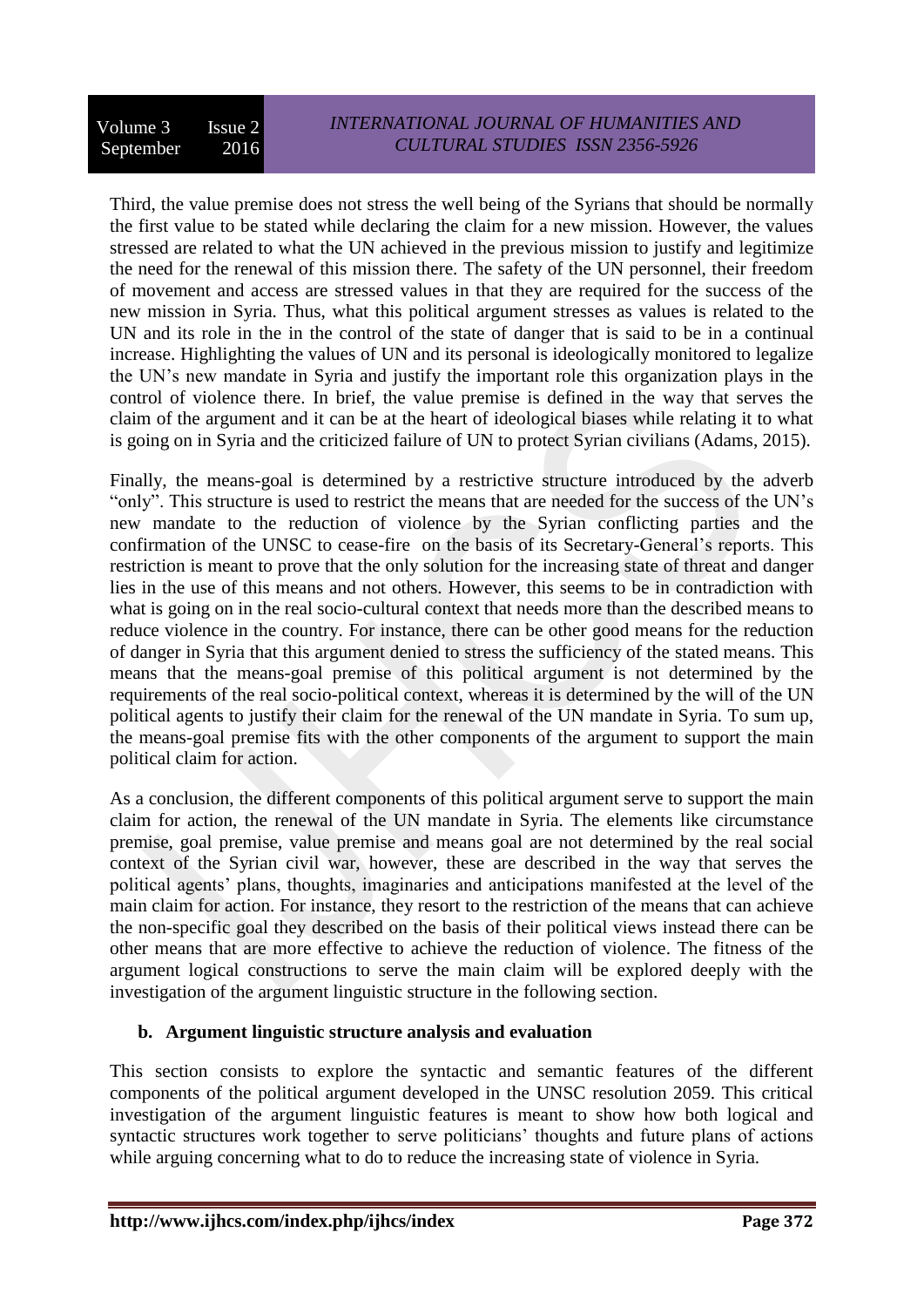Let's take the main claim for action developed in this resolution and analyze its syntactic and semantic features.

*[The Security Council] decides to renew the mandate of the UNSMIS for a final period of 30 days.*

At the syntactic level, this claim consists of two successive verbs, decide and renew, denoting two different types of processes. While the first verb is finite and denotes a verbal process of saying used to introduce the main claim for action produced by the acting agent (the Security Council), the second verb is non-finite and denotes a material process that represents the main action to be done in response to the increasing situation of violence in Syria. This action is manifested in the renewal of the mandate of the UNSMIS. In addition to the material and verbal processes, the SC's claim for action contains also an adjunct of time that restricts the duration of the claimed renewal of the UN mandate to thirty days. At the semantic level, the use of lexical items like "renew" is very telling to show the wise reference to the UN's first mandate in Syria that is described as a successful mission at the level of the value premise of the main argument. The term final is also worth exploring in that it indicates the order of this mandate as a final one which may be used to stress its importance at the level of the good results it should add to the above successful mission that is implicitly declared to be the logical cause standing behind the renewal of UNSMIS. In brief, both the syntactic structure and the semantics futures of the linguistic clause used at the level of the main claim for action work hand in hand to serve the claim's logical function manifested in the proclamation of the action that should be done in reaction to these circumstances of danger.

This claim for action is immediately followed by the description of the circumstances leading to its formulation. Let's take the circumstance premise described in this resolution and analyze its syntactic and semantic features.

… *taking into consideration the Secretary-General`s recommendations to configure the mission, and taking into consideration the operational implications of the increasingly dangerous security situation in Syria.*

Syntactically speaking, the clauses that are used in the description of the circumstances of the adoption of this UNSC resolution are introduced by the expression "taking into consideration". The repetition of this expression twice is used to prove that the main claim for action comes as a result of the following described context to make a kind of logical connection between the existing circumstances they described and the claim they produced to legitimize the renewal of UNSMIS. In addition, the use of the to-infinitive clause – to configure the mission – proves that the absence of the subject of this linguistic clause is an embodiment of the Syrians violent context where the situation becomes opaque and the future of this increasing violence is vague what entails an immediate renew of the UN mandate. In the same way, the use of nominalization like "recommendations" and "implications" proves also that the results of this increasingly dangerous security situation are manifested in the vagueness of the agents of these constructions what makes of this gloomy context of uncertainty a good reason to legalize what they want to be legal through the use of these agent-less constructions.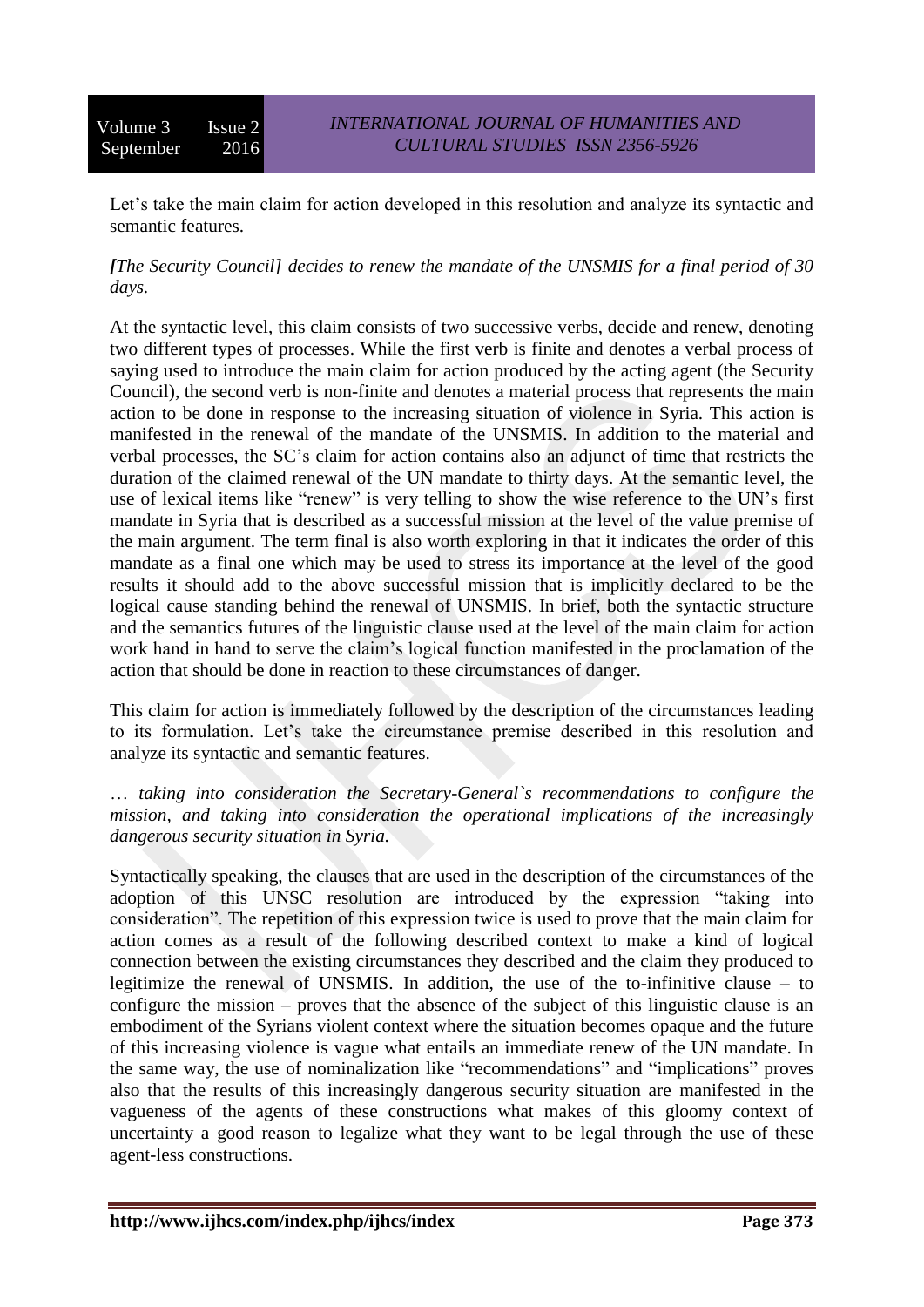Semantically speaking, the selection of items like the noun consideration (two occurrences) is meant to attract the reader's attention and make of him/her fully engaged not only with description of these circumstances, but with their dangerous impacts on the Syrian and world peace. This kind of attraction may be used to manipulate the reader by highlighting the context and make of the claim for action only a compulsory result of the unbearable security situation. This makes politicians' job to convince their public that what they planned to do is the right choice for the current security situation an easy one. Moreover, the use of adjectives like "operational" and "dangerous" reflects a sort of amplification in the description of the circumstances to make of the main claim benefit from this exaggerated image of the current context. In the same way, the use of the adverb "increasingly" in the description of the Syrian security situation shows an intensification of the image of the existing danger to make of the claim for an indispensable solution to prevent the threat this state of increasing violence may cause on the peace and well-being of the humanity.

In brief, both the syntactic structure and the semantic features of the circumstance premise of this political argument fit together to serve the main logical function of this segment. The selection of these linguistic devices shows that the circumstances are described in the way that serves to support the main claim for action and make of it the best solution they should adopt among the various range of alternatives.

In addition to the circumstances, the claim for action is supported by several values that makes of it worth adoption to reduce violence in the Syrian context. So, let's take the value premises described in this resolution and analyze their syntactic and semantic features.

# (1) … *commending the efforts of the United Nations Supervision Mission (UNSMIS).*

(2) *… calls upon all parties to assure the safety of UNSMIS personnel without prejudice to its freedom of movement and access, and stresses that primary responsibility in this regard lies with the Syrian authorities.* 

The value in example (1) represents a praise of the UN success during its first supervision mission in Syria. This self praise is introduced through a non-finite ing clause to stress the efforts UN personnel made and the good results they achieved regardless of the difficulties they faced there. This ing form is suffixed to a verbal process may be to make of the UN declaration of the value of the previous mission attract the reader's attention for a long time memory that can affect his/her opinion towards what is claimed in the present resolution. This sort of linguistic constructions may change the reader's view to be convinced that the renewal of the UNSMIS is the right political choice in the present situation of danger. And what makes of this choice worth defending is the value of the previous mission. Moreover, the semantic choices of words manifested in the use of items like the "ing participle" *commending* and the plural noun *efforts* stresses the great value the UNSMIS achieved what makes of its renewal a reasonable solution that should be adopted to overcome the unpredictable results of security situation described at the level of circumstance premise.

The value in example (2) represents a call for the security of the UN personnel, their freedom of movement and access. This call is introduced by a verbal process expressed through the verb of saying *calls*. In addition, the employment of other two verbal processes in the same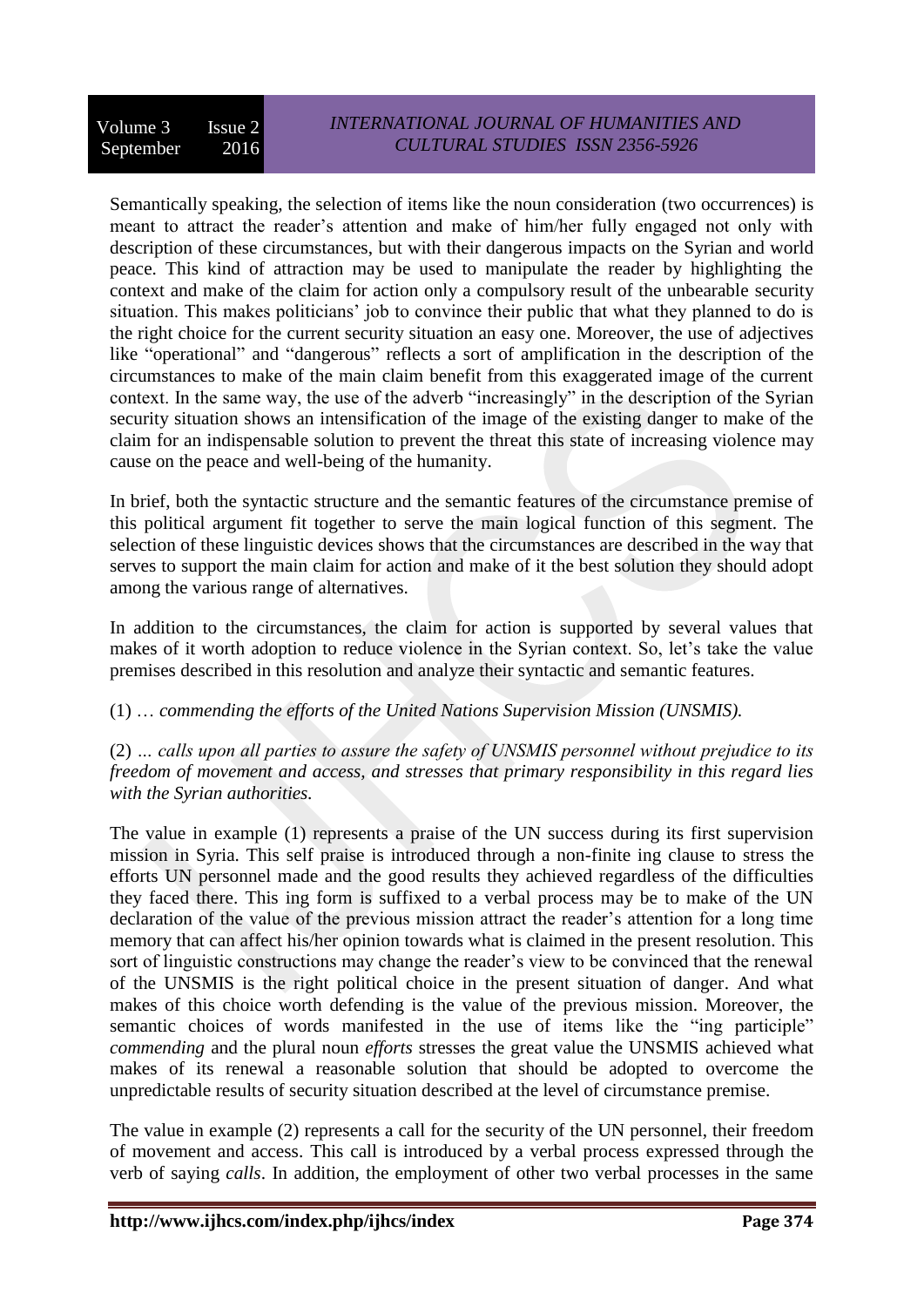value premise expressed through the use of both verbs of saying *assures* and *stress* is meant to put more emphasis on this value due to its importance in the success of this new mandate like its precedent. Hand in hand with these syntactic constructions, the semantic choices shows also a great emphasis upon this value premise giving more responsibility to the Syrian government. The use of nouns like *safety, freedom, access* and *responsibility* prove the importance of this value premise in supporting the materialization of the main claim for action. In the same way, the selection of verbs, as lexical items, also reveals a great emphasis on the notions of values expressed by the stated nouns (*safety, freedom, access* and *responsibility*). Thus, the selected verbs work to stress the values that are named through the selected nouns. Ranging from different categories (verbs and nouns), the semantic choices serves the same goal manifested in highlighting the importance of the stated values in the success of the new mandate.

In brief, the critical examination of the semantic and syntactic choices used at the level of this value premise proves that these are selected in the way that best serve the validity of the main claim. In other words, the linguistic structure of the value premise fits with its logical function to make the main claim benefit from the described values.

The description of the circumstances and the determination of the main values are wisely explored by the UN political agents to support the main claim for action and make of it adequate to achieve the goals lying behind the renewal of this mandate. So, let's take the Goal premises described in this resolution and analyze its syntactic and semantic features.

## … *Requests the Secretary-General to report to the council on the implementation of this resolution within 15 days*

At the syntactic level, this goal premise is described through the use of two verbal processes expressed by both verbs of saying *request* and *report*. This syntactic structure stresses the important role the UN Secretary-General plays in this new mandate to report on the implementation of the resolution. In fact, this explicit goal is meant to serve for the materialization of an implicit long term goal manifested in the reduction of danger and violence in Syria. Indeed, the fruits of the important role the Secretary-General will play in the control of the increasing violence will not be achieved out of the renewal of the UNSMIS for a period of 30 days. This shows a strong link between the goal premise and the main claim. In fact, the goal is designed to complete the other components of the argument and make of the claim for the renewal of the UNSMIS in Syria a logical choice to be adopted for the resolution of the ongoing increase of violence. In the same way, the semantic choices used at the level of this goal premise like the verbs *request* and *report* and the noun *implementation* prove the importance of the new mandate to maintain the Syrian war under control. This means that the renewal of the UN control in Syria and its reports concerning the implementation of the UN resolutions to reduce the increasing degree of violence is an important step towards the realization of cease-fire; however, this can be materialized in the realm of the main claim.

To sum up, both the syntactic constructions and the semantic choices play an important role in shaping the goal premise in the way that supports the adoption of the main claim. This proves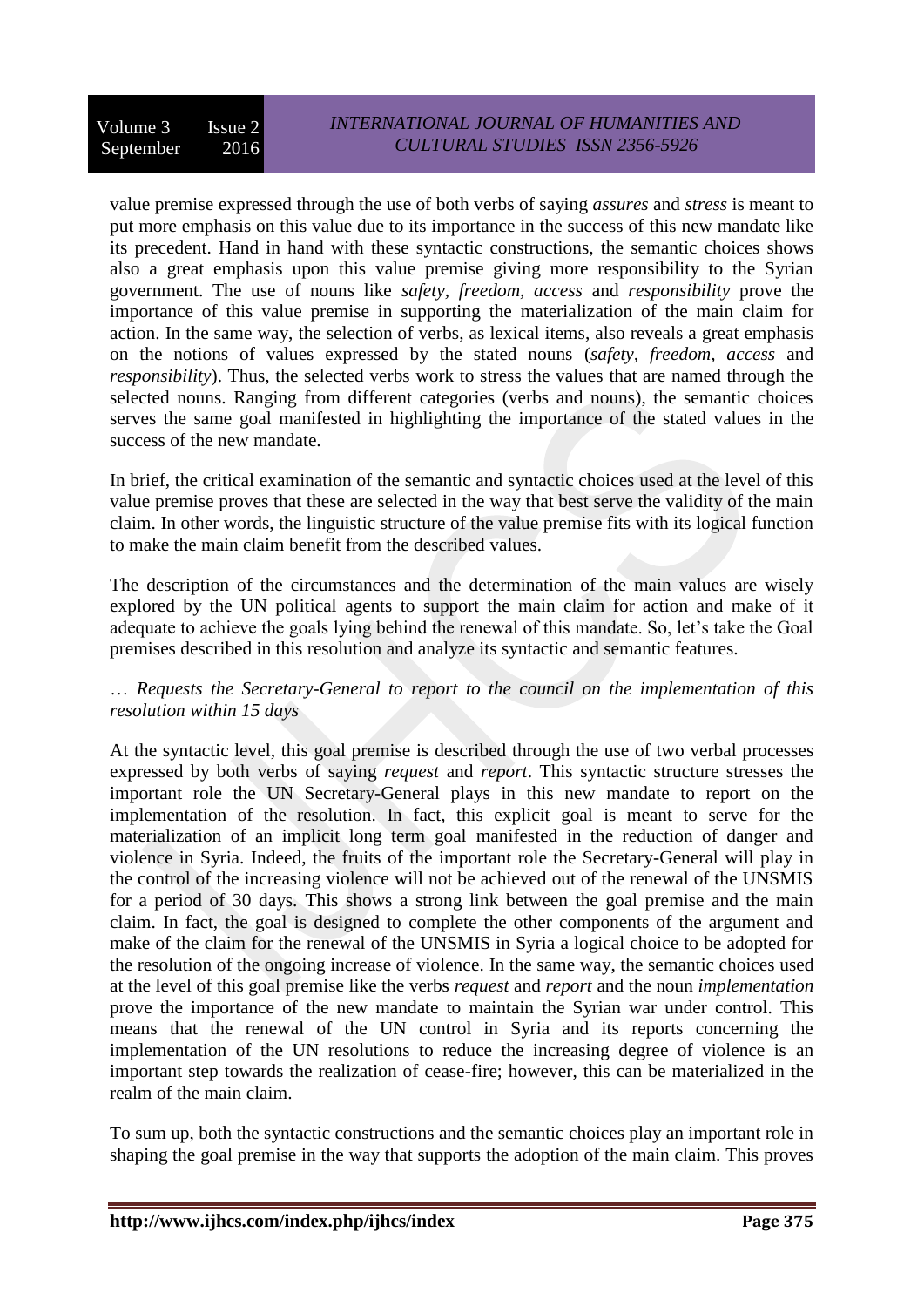that the linguistic features of the goal premise do serve its logical function to fit with the other parts of the main argument.

This goal will be achieved via the adoption of the means that this political argument explicitly depicts to its readers. This means is expressed at the level of the means-goal premise. So, this makes of the critical investigation of the linguistic structure of this premise of crucial significance to show its role in making of premise fits with the whole structure of the argument. This linguistic analysis and evaluation will be carried as follows:

… Only the event that the Secretary-General reports and the security council confirms the cessation of the use of heavy weapons and a reduction in the level of violence by all sides sufficient to allow UNSMIS to implement its mandate.

This goal premise is initiated by the adverb *only* to restrict the means required for the materialization of the UNSMIS's goal to what is described after this adverb of restriction. This means is described through the use of verbal processes introduced by the verbs *report* and *confirm* and the use of nominalization like *cessation* and *reduction*. This shows that the acts of *reporting* and *confirming* are the required tools to materialize the phenomena expressed via the use of nominalization. In fact, the uniqueness of this means for the realization of the above stated goal becomes of great emphasis with the use of the adjective *sufficient*. This adjective gives more credibility to the restriction stated at the beginning of the premise. These linguistic features prove that the both syntactic constructions and semantic choices are explored by the UN political agents to deny the existence of a better means for the realization of the above stated goal than the one they described. Thus, the restrictive structure – in combination with the other linguistic tools – plays a manipulative role to control the reader's reasoning process and makes of him/her adopt the means they designed to serve the main claim for action and the desired aim they précised at the level of the goal premise.

Briefly, the syntactic and semantic choices the UN political agents use are goal oriented in that they serve to fit with their beliefs and their main claim for the renewal of UNSMIS. This linguistic structure serves to strengthen the role played by the premise's logical structure what makes of them two complementary constructions of the same premise. So, this prove that both structures can be monitored by the speakers in the way that best serves their choices and enable them to maintain mind control over their interlocutors to convince them by the adequacy and the sufficiency of the selected means to achieve the desired goal they described on the basis of the requirements of their main claim.

#### **Conclusion**

The analysis of both logical and linguistic structures prove that the linguistic content of all premises of the resolution 2059 works to serve the logical choices the UN political agents made at the level of the main argument. Indeed, this analysis proves also that the linguistic choices and the logical constructions of the different parts of the argument work hand in hand to support the claim for the renewal of the UNSMIS in Syria. This means that the beliefs and ideologies standing behind the logical construction of the different parts of this political argument can be decoded also through the analysis of its linguistic structure. In addition, the analysis of the context of culture and that of situation proved that what started as a peaceful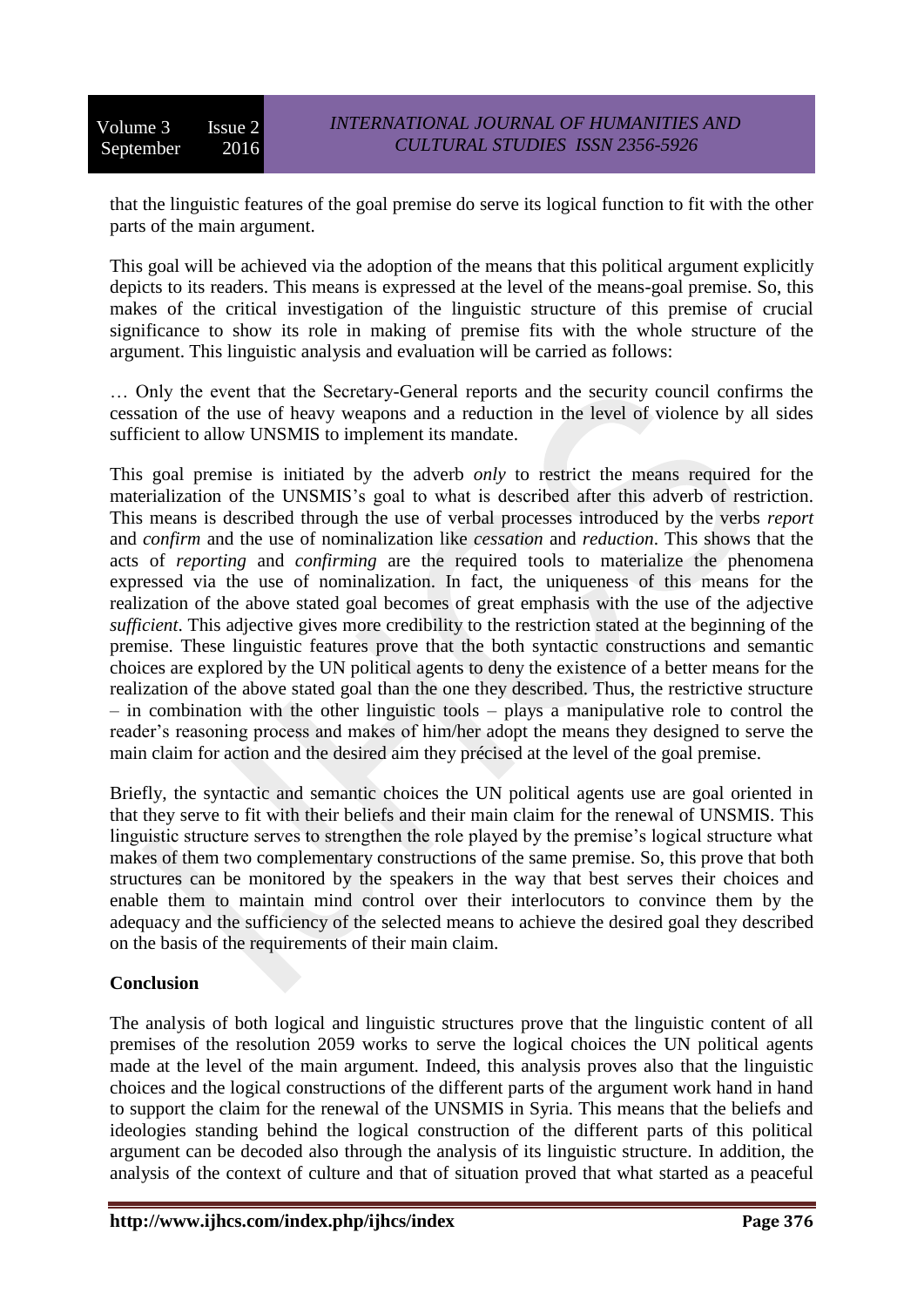protest in 2011 in Syrian is changed towards an armed struggle over political interests. This makes of the Syrian context at the cross roads of political interventions where power and political ideologies play an important role in shaping the suggested plans for resolution.

The triangulation of SFL theories, argumentation theories (AT) and the CDA approach in one theoretical framework in discourse and text analysis is proved to be fruitful to study such matters related to the practical use of language like that of power relations and ideologies at the level of people's use of language to serve different political and social matters. The investigation of the argument linguistic structure from an SFL perspective show the complementarities between the running on mental thoughts and the linguistic structure of the statements used to code the agent's messages. With relation to this combination between the argument, as the product of a mental activity, and the SFL applied theories, as a means to explain what is going on in this process of practical reasoning, the CDA framework is required for the critique of the relationship between the processes of reasoning, arguing and its manifestation at the level of the linguistic structure of the argument.

After being developed, as a theoretical framework for analysis to show the compatibility between the different theories that are triangulated to form this framework, this approach is tested by the analysis of a concrete example from the text of the UN resolution 2059. In this study, I didn't give much space for the analysis of more examples because of the limited scope of the study to be presentable in the provided horary. But it will be open for future researches.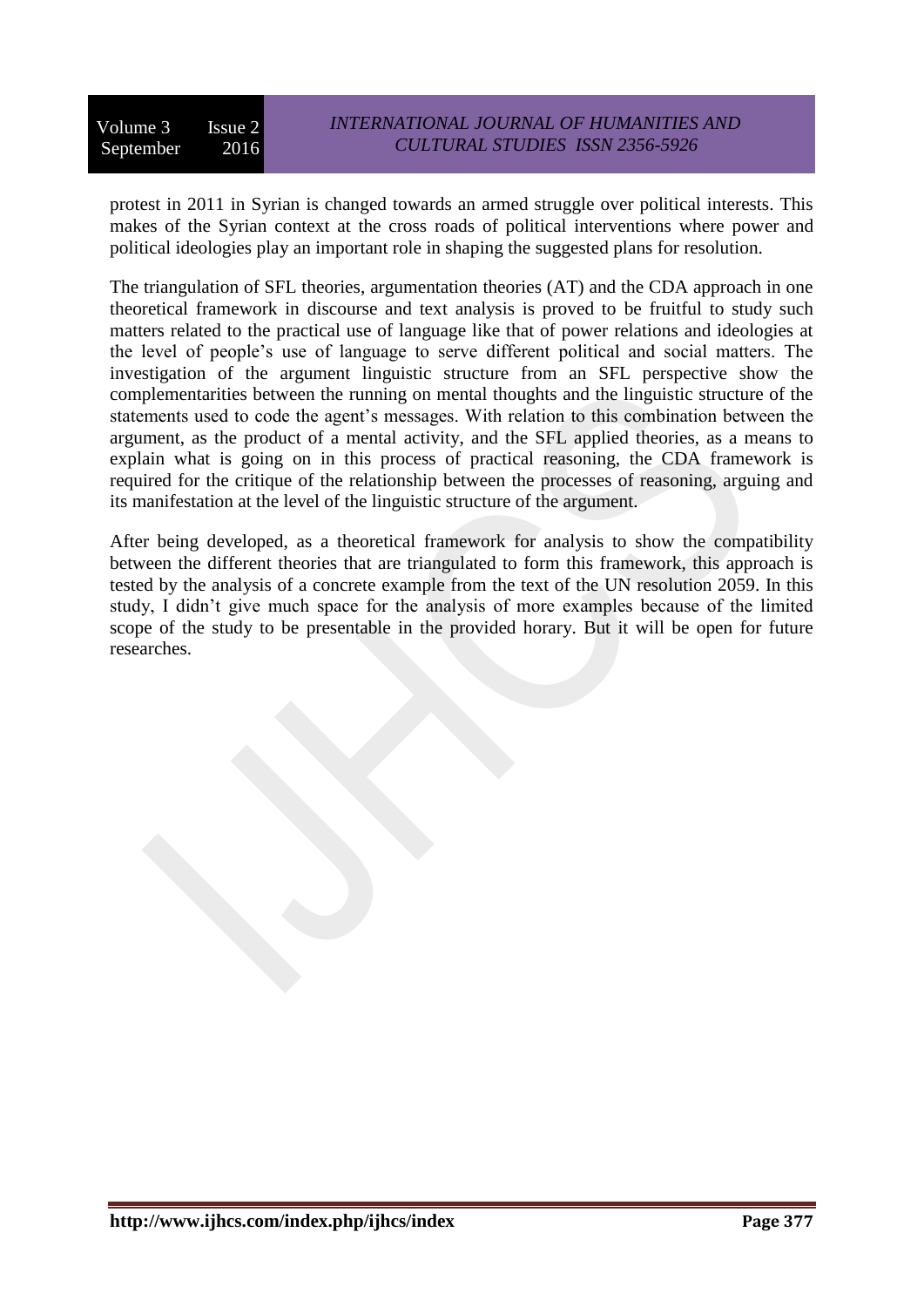## **References**

- Adams, S. (2015). "Failure to Protect: Syria and UN Security Council". *Global Centre for the Responsibility to Protect.* New York, USA: GCRP Press, 1-29.
- Alarcon, J. B. et al. (2011). "Grammatical Cohesion in Students' Argumentative Essay". *Journal of English and Literature*, 2(5), 114-127.
- Brown, G. & Yule, G (1983). *Discourse Analysis*. Cambridge: CUP.
- Casenhiser, D., Goldberg, A. E. Sethuraman, N. (2004). "Learning Argument Structure Generalizations''. *Cognitive Linguistics,* 15(3), 289–316.
- Davies, Eirian C. (2014). "A retrospective View of Systemic Functional Linguistics, with Notes from a Parallel Perspective". *Functional Linguistics,* 1(4), 1-11.
- Fairclough, N. (1989). *Language and Power.* London: Longman.
- Fairclough, N. (2000). *New Labour, New Language?* London: Routledge.
- Fairclough, I. & Fairclough, N. (2012). *Political discourse Analysis: A Method for Advanced Students*. London and New York: Routledge.
- Fairclough, I. & Fairclough, N. (2011b). "Practical Reasoning in Political Discourse: Moral and Predential Arguments in the Debate over Bankers Bonuses in the British Press". In Eemeren, F.H., Van Garssen, B., Godden, D. & Mitchell, G. (Eds.). *Proceedings of the Seventh Conference of the International Society for the Study of Argumentation* (pp. 434-447). Amsterdam: Sic Sat.
- Fairclough, I. & Fairclough, N. (2011a). 'Practical Reasoning in Political Discourse: The UK Government's Response to the Economic Crisis in The 2008 pre-Budget Report'. *Discourse and Society*, 22(3), 243-268.
- Fairclough, I. & Fairclough, N. (2010). 'Argumentation Theory in CDA: Analysing Practical Reasoning in Political Discourse'. In de Cillia, R., Gruber, H., Krzyzanowski, M. & Menz, F. (Ed.), *Discourse-Politics-Identity* (pp. 59-70). Vienna: Stauffenburg, Verlag.
- Findlay, M. S. (1998). *Language and Communication: A Cross-cultural Encyclopedia*. California: ABC-CLIO, Inc.
- Goldberg, Adele A. (1995). *Constructions*. Chicago: University of Chicago Press.
- Halliday, M. A. K. (1973). *Explorations in the Functions of Language*. London: Edward Arnold.
- Halliday, M.A.K. (1978). *Language as Social Semiotic: The Social Interpretation of Language and Meaning.* London & Baltimore: Edward Arnold & University Park Press.
- Halliday M. A. K., Hasan R. (1976). Cohesion in English. London: Longman.
- Halliday, M.A.K. & Matthiessen, Christian M.I.M. (2004). *An Introduction to Functional Grammar*. 338 Euston Road, London NW1 3BH: Arnold, a member of the Hodder Headline Group.
- Haig E. (2009). *Applying Systemic Functional Linguistics and Critical Discourse Analysis to the Investigation of Ideology in a Radio News Bulletin.* PhD. Lancaster, Lancaster.
- Haig E. (2010). The Influence of Ideology on Aspects of Interpersonal Meaning in a Radio News Bulletin about Youth Crime. Retrieved from: [http://scholar.google.com/scholar?espv=210&es\\_sm=93&um=1&ie=UTF-](http://scholar.google.com/scholar?espv=210&es_sm=93&um=1&ie=UTF-8&lr=&q=related:TJNaAEF8GqxMQM:scholar.google.com/)[8&lr=&q=related:TJNaAEF8GqxMQM:scholar.google.com/](http://scholar.google.com/scholar?espv=210&es_sm=93&um=1&ie=UTF-8&lr=&q=related:TJNaAEF8GqxMQM:scholar.google.com/)
- Haig E. (2011). [Ideological Aspects of Ideational Meaning: A Study of Process Type](http://www.lang.nagoya-u.ac.jp/media/public/mediasociety/vol3/pdf/haig.pdf)  [Usage in a Radio News Bulletin about Youth Crime](http://www.lang.nagoya-u.ac.jp/media/public/mediasociety/vol3/pdf/haig.pdf)**.** Retrieved from: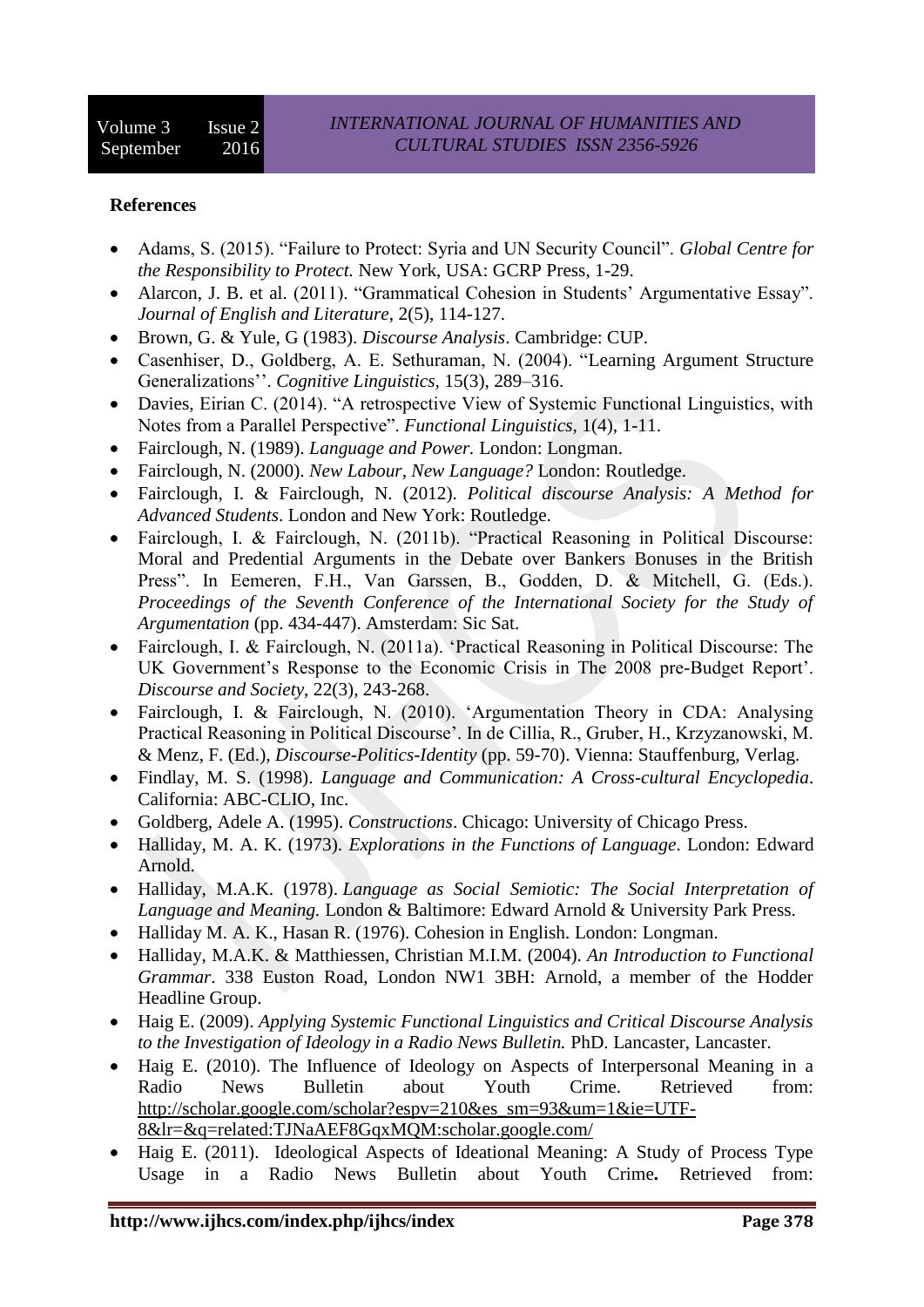[http://scholar.google.com/scholar?espv=210&es\\_sm=93&um=1&ie=UTF-](http://scholar.google.com/scholar?espv=210&es_sm=93&um=1&ie=UTF-8&lr=&q=related:TJNaAEF8GqxMQM:scholar.google.com/)[8&lr=&q=related:TJNaAEF8GqxMQM:scholar.google.com/](http://scholar.google.com/scholar?espv=210&es_sm=93&um=1&ie=UTF-8&lr=&q=related:TJNaAEF8GqxMQM:scholar.google.com/)

• Haig E. (2012). "A Critical Discourse Analysis and Systemic Functional Linguistics [Approach to Measuring Participant Power in a Radio News Bulletin about Youth Crime"](https://www.lang.nagoya-u.ac.jp/media/public/mediasociety/vol4/pdf/haig.pdf). Retrieved from:

[http://scholar.google.com/scholar?espv=210&es\\_sm=93&um=1&ie=UTF](http://scholar.google.com/scholar?espv=210&es_sm=93&um=1&ie=UTF%20%20%20%20%20%20%20%20%20%20%20%20%208&lr=&q=related:TJNaAEF8GqxMQM:scholar.google.com/)   [8&lr=&q=related:TJNaAEF8GqxMQM:scholar.google.com/](http://scholar.google.com/scholar?espv=210&es_sm=93&um=1&ie=UTF%20%20%20%20%20%20%20%20%20%20%20%20%208&lr=&q=related:TJNaAEF8GqxMQM:scholar.google.com/)

- Haig E. (2013). Ideological Aspects of Cohesive Conjunction in a Radio News Bulletin about Youth Crime. Retrieved from: [http://scholar.google.com/scholar?espv=210&es\\_sm=93&um=1&ie=UTF-](http://scholar.google.com/scholar?espv=210&es_sm=93&um=1&ie=UTF-8&lr=&q=related:TJNaAEF8GqxMQM:scholar.google.com/)[8&lr=&q=related:TJNaAEF8GqxMQM:scholar.google.com/](http://scholar.google.com/scholar?espv=210&es_sm=93&um=1&ie=UTF-8&lr=&q=related:TJNaAEF8GqxMQM:scholar.google.com/)
- Leven, A. & Palau, R. M. (2009). "Creating an Argumentation Corpus: Do Theories Apply to Real Arguments?" *ICAIL.* Barcelona, Spain: ACM. Doi: 1-60558-597- 0/09/0006
- Locke, T. (2004). *Critical discourse analysis*. New York: Continuum International Publishing Group.
- Martin, J. R. (1992). *English Text: system and structure.* Amsterdam: Benjamins.
- Matthiessen, Christian M.I.M. (2014). "Systemic Functional Linguistics as Appliable Linguistics: Social Accountability and Critical Approaches". Universidade Politécnica de Hong Kong.
- Mercier, H. & Sperber, D. (2011). "Why do humans reason? Arguments for an argumentative theory". *Behavioral and Brain Sciences*, 34, 57-111. Doi: 10.1017/S0140525X10000968.
- Oxford Advanced Learner's Dictionary (2006). New York: Oxford University Press.
- Palmer J (1999). "Coherence and Cohesion in the Language Classroom: The use of lexical Reiteration and Pronominalisation". *RELC J*., 30(61), 61-85.
- Tam, N. T.M. (2013). "The Notion of Clause Complex in Systemic Functional Linguistics". *VNU Journal of Foreign Studies*, 29(4), 25-36.
- Van Dijk, T. A. (1993). Principles of Critical Discourse Analysis. *Discourse and Society*. London. Newbury Park and New Delhi: Sage, 4 (2), 249- 283.
- Van Dijk, T. A. (1995). Aims of Critical Discourse Analysis. *Japanese Discourse*, 1, 17- 27.
- Van Dijk, T. A. (2000). *Ideology and Discourse: A Multidisciplinary Introduction.*  Barcelona: Pompeu Fabra Universit.
- Van Dijk, T. A. (2001). "Critical Discourse Analysis." In Schiffrin, D. Tannen, D. & Hamilton, H. E. (Eds.). *The Handbook of Discourse Analysis*, 352-371. Massachusetts and Oxford: Blackwell Publishers.
- Van Dijk, T. A. (2006). Discourse and Manipulation. *Discourse and Society*. London, Thousand Oaks, CA and New Delhi Sage Publications, 17 (2), 359-383.
- Warren D. (2010). *Argument Structure*. Department of Philosophy: The University of Wisconsin-Stevens Point.
- Weiss, G. & Wodak, R. (Eds.). (2003). *Critical Discourse Analysis: Theory and Interdisciplinarity*. New York: Palgrave Macmillan.